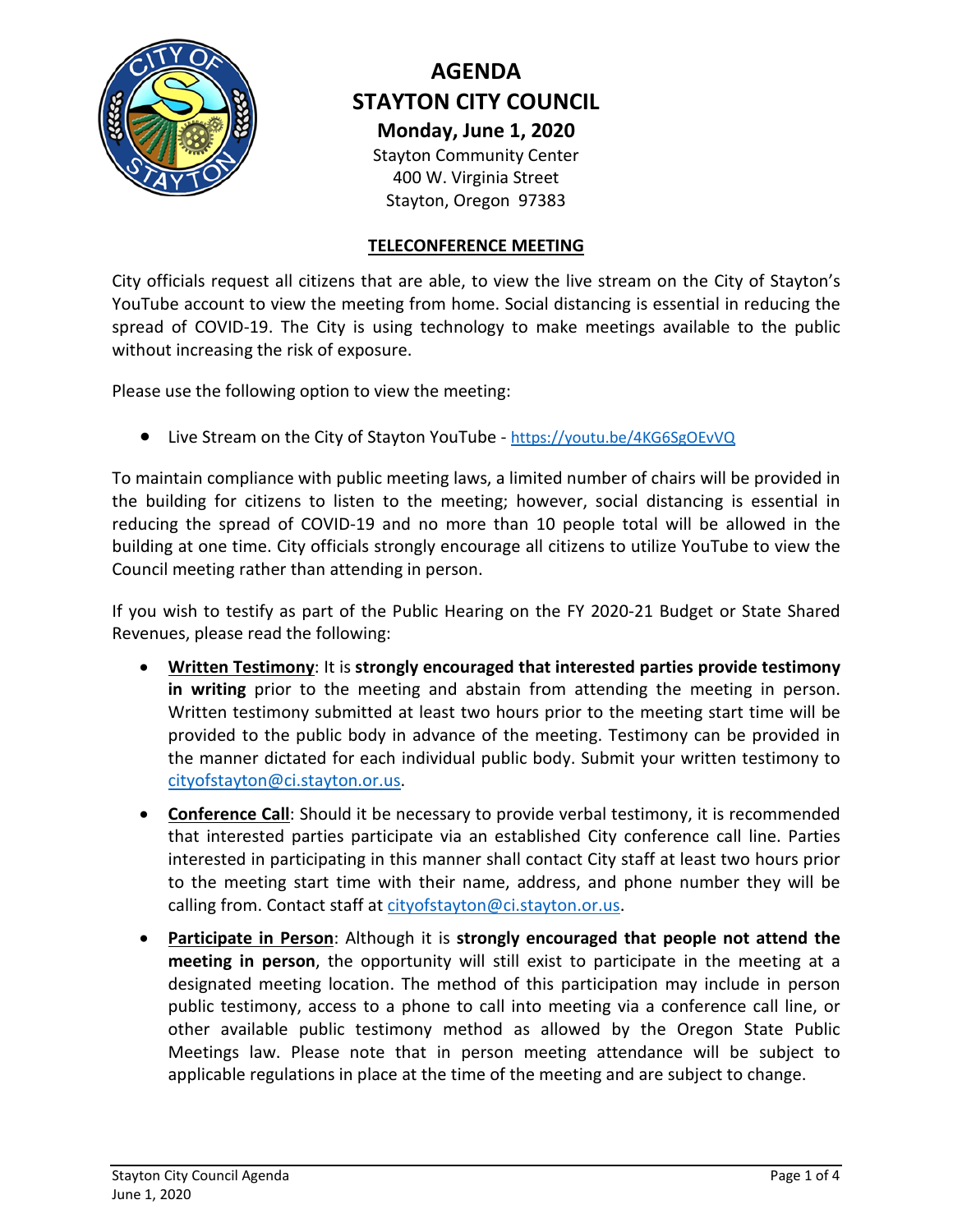Public comment will be accepted as follows:

- **Public Comment on Items not on the Agenda**: There will be no verbal public comment. All parties interested in providing general public comments may email the comments to [cityofstayton@ci.stayton.or.us](mailto:cityofstayton@ci.stayton.or.us) and they will be distributed to the City Council.
- **Public Comments on Action Items:** There will be no verbal public comment on action items. All parties interested in providing public comments on action items may do so in written form. Written comments should be submitted to [cityofstayton@ci.stayton.or.us.](mailto:cityofstayton@ci.stayton.or.us) Comments received at least two hours prior to the meeting start time will be provided to the City Council in advance of the meeting.

**CALL TO ORDER 7:00 PM**

## **CONSENT AGENDA**

a. May 18, 2020 City Council Minutes

## **PUBLIC HEARING**

## **Certifying Eligibility and Electing to Receive State Revenue Sharing Funds**

- a. Staff Report Susannah Sbragia
- b. Open Public Hearing
- c. Public Hearing
- d. Close Public Hearing
- e. Council Deliberation
- f. Council Decision on Resolution No. 1005 and Resolution No. 1006

## **City of Stayton 2019-2020 Fiscal Year Budget**

- a. Staff Report Susannah Sbragia
- b. Open Public Hearing
- c. Public Hearing
- d. Close of Public Hearing
- e. Council Deliberation
- f. Council Decision on Resolution No. 1007, Adopting the F.Y. 2020-21 City Budget, Making Appropriations, and Levying Property Taxes for the Fiscal Year

#### **GENERAL BUSINESS**

## **Results of Local Option Levy for Support of the Library, Parks, and Pool INFORMATIONAL**

- a. Staff Report Susannah Sbragia
- b. Council Discussion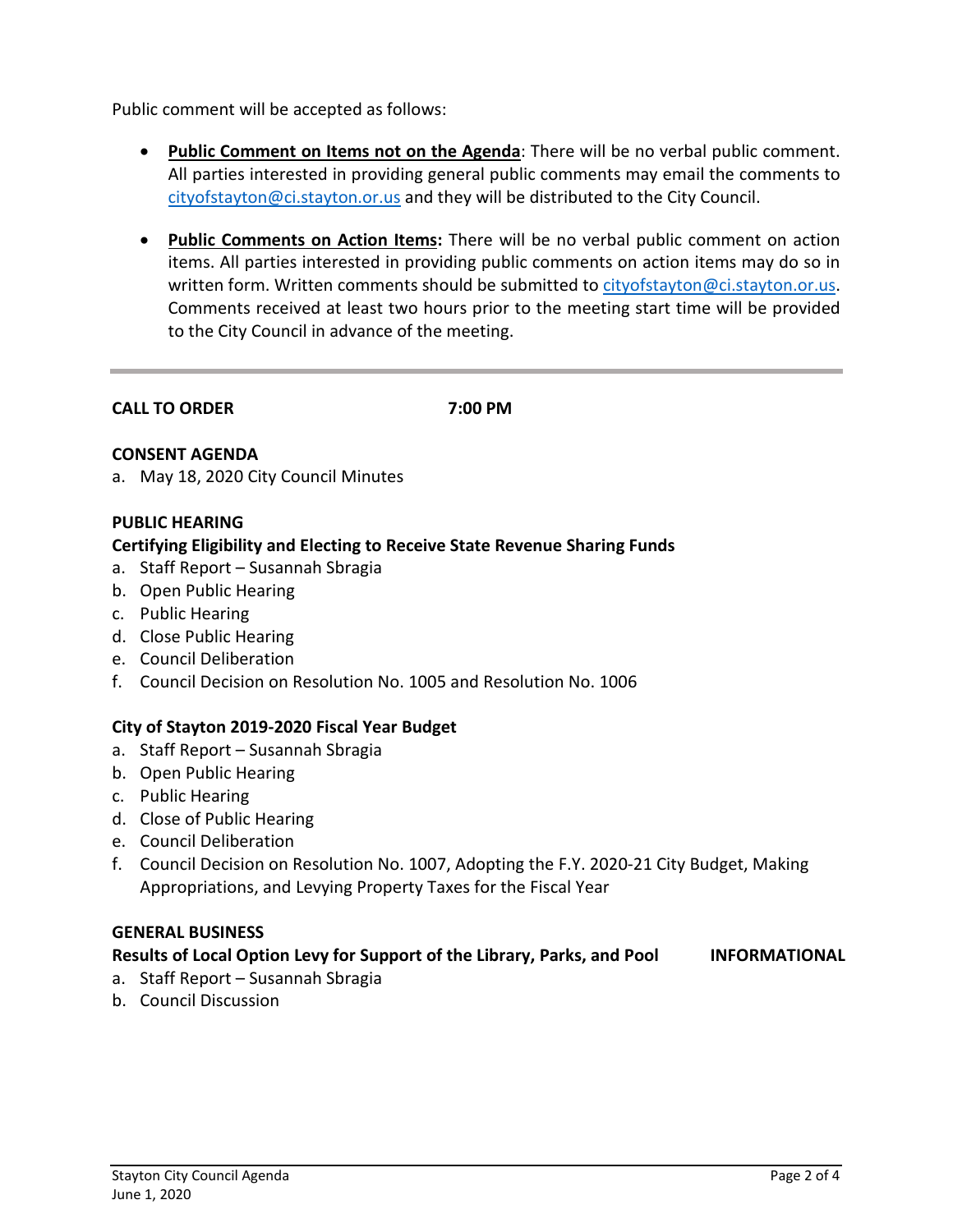## Resolution Authorizing Submittal of a CDBG Emergency Business **ACTION Assistance Grant**

- a. Staff Report Dan Fleishman
- b. Council Discussion
- c. Council Decision

#### **ADJOURN**

*The meeting location is accessible to persons with disabilities. A request for an interpreter for the hearing impaired or other accommodations for persons with disabilities should be made at least 48 hours prior to the meeting. If you require special accommodations contact Administrative Services Manager Alissa Angelo at (503) 769-3425.*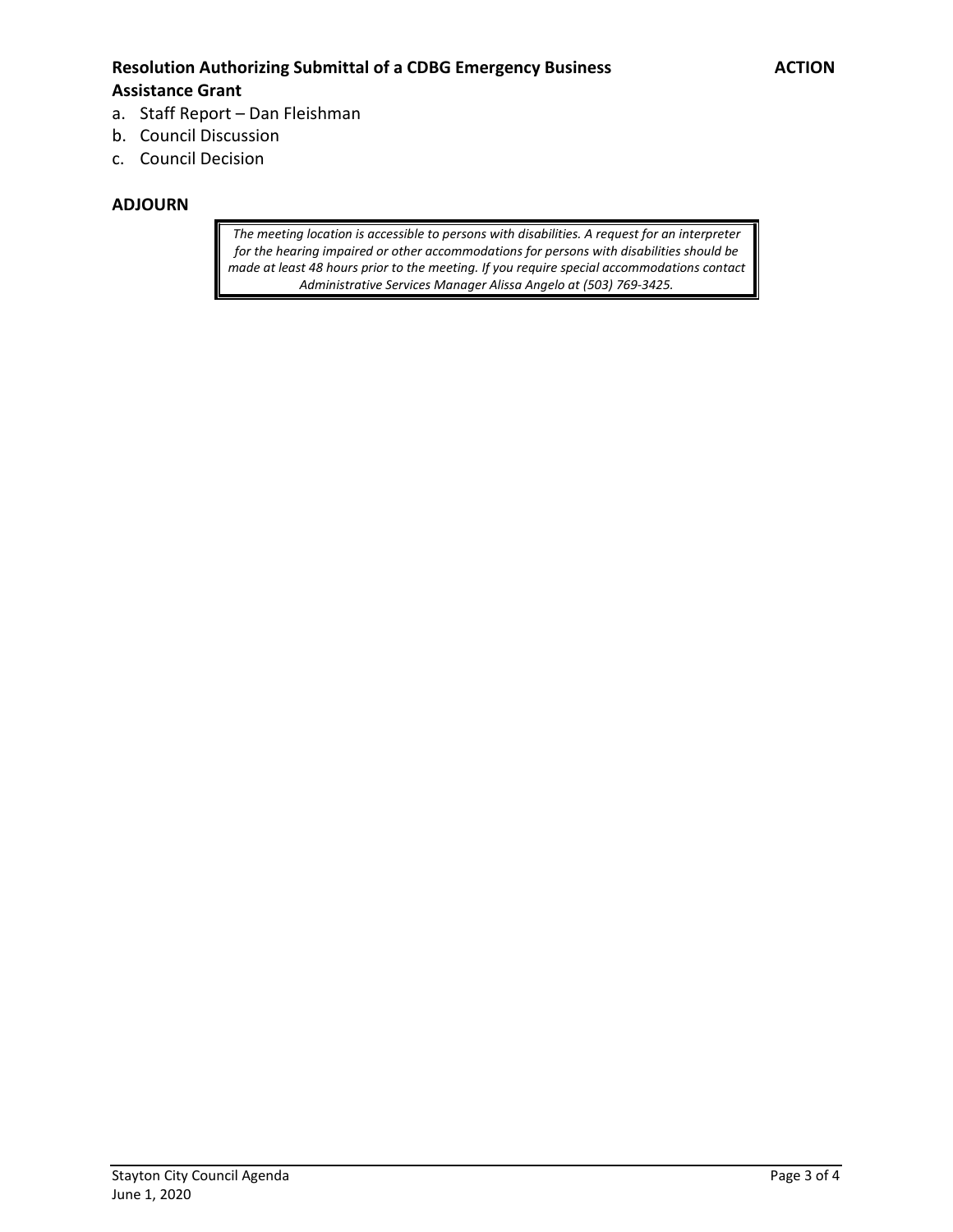# **CALENDAR OF EVENTS**

## **JUNE 2020**

| Monday             | June 1       | <b>City Council</b>                                         | 7:00 p.m. | https://youtu.be/4KG6SgOEvVQ |
|--------------------|--------------|-------------------------------------------------------------|-----------|------------------------------|
| Tuesday            | June 2       | Parks & Recreation Board                                    | Cancelled |                              |
| Tuesday            | June 9       | Commissioner's Breakfast                                    | Cancelled |                              |
| Monday             | June 15      | City Council                                                | 7:00 p.m. | https://youtu.be/87H8RYlcpbE |
| Wednesday          | June 17      | Library Board                                               | Cancelled |                              |
| Monday             | June 29      | <b>Planning Commission</b>                                  | 7:00 p.m. | https://youtu.be/ykOi3FYICRg |
| <b>JULY 2020</b>   |              |                                                             |           |                              |
| Friday             | July 3       | CITY OFFICES CLOSED IN OBSERVANCE OF FOURTH OF JULY HOLIDAY |           |                              |
| Monday             | July 6       | <b>City Council</b>                                         | 7:00 p.m. | https://youtu.be/20ooxb2u1Vc |
| Tuesday            | July 7       | Parks & Recreation Board                                    | 6:00 p.m. | E.G. Siegmund Meeting Room   |
| Tuesday            | July 14      | Commissioner's Breakfast                                    | 7:30 a.m. | Covered Bridge Café          |
| Wednesday          | July 15      | <b>Library Board</b>                                        | 6:00 p.m. | E.G. Siegmund Meeting Room   |
| Monday             | July 20      | <b>City Council</b>                                         | 7:00 p.m. | https://youtu.be/IP2rQ79AzgE |
| Monday             | July 27      | <b>Planning Commission</b>                                  | 7:00 p.m. | https://youtu.be/nwyyMqTIAK4 |
| <b>AUGUST 2020</b> |              |                                                             |           |                              |
| Monday             | August 3     | <b>City Council</b>                                         | 7:00 p.m. | Community Center (north end) |
| Tuesday            | August 4     | Parks & Recreation Board                                    | 6:00 p.m. | E.G. Siegmund Meeting Room   |
| Tuesday            | August 11    | Commissioner's Breakfast                                    | 7:30 a.m. | Covered Bridge Café          |
| Monday             | August 17    | City Council                                                | 7:00 p.m. | Community Center (north end) |
| Wednesday          | August 19    | Library Board                                               | 6:00 p.m. | E.G. Siegmund Meeting Room   |
| Monday             | July 27      | <b>Planning Commission</b>                                  | 7:00 p.m. | Community Center (north end) |
| SEPTEMBER 2020     |              |                                                             |           |                              |
| Tuesday            | September 1  | Parks & Recreation Board                                    | 6:00 p.m. | E.G. Siegmund Meeting Room   |
| Monday             | September 7  | CITY OFFICES CLOSED IN OBSERVANCE OF LABOR DAY HOLIDAY      |           |                              |
| Tuesday            | September 8  | <b>Commissioner's Breakfast</b>                             | 7:30 a.m. | Covered Bridge Café          |
| Tuesday            | September 8  | <b>City Council</b>                                         | 7:00 p.m. | Community Center (north end) |
| Wednesday          | September 16 | <b>Library Board</b>                                        | 6:00 p.m. | E.G. Siegmund Meeting Room   |
| Monday             | September 21 | City Council                                                | 7:00 p.m. | Community Center (north end) |
| Monday             | September 28 | <b>Planning Commission</b>                                  | 7:00 p.m. | Community Center (north end) |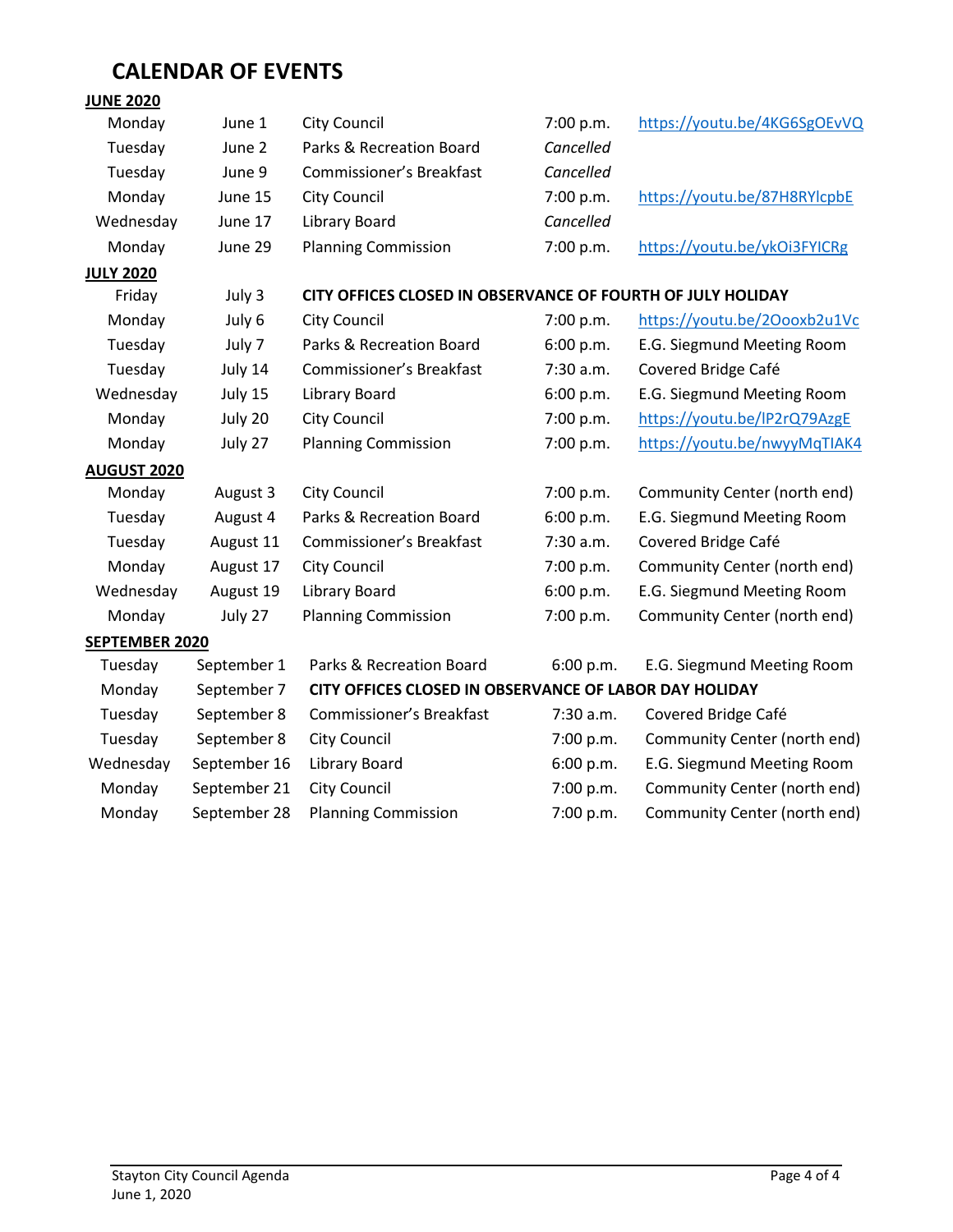#### **City of Stayton City Council Minutes May 18, 2020**

## **LOCATION:** STAYTON COMMUNITY CENTER, 400 W. VIRGINIA STREET, STAYTON

**Time Start:** 7:02 P.M. **Time End:** 8:54 P.M.

#### **COUNCIL MEETING ATTENDANCE LOG**

| <b>COUNCIL</b>                        | <b>STAYTON STAFF</b>                                         |
|---------------------------------------|--------------------------------------------------------------|
| Mayor Henry Porter (via Zoom)         | Alissa Angelo, Administrative Services Manager               |
| Councilor Paige Hook (via Zoom)       | Keith Campbell, City Manager                                 |
| Councilor Ben McDonald (via Zoom)     | Dan Fleishman, Director of Planning & Development (via Zoom) |
| Councilor Christopher Molin (excused) | David Frisendahl, Police Chief                               |
| Councilor Jordan Ohrt (via Zoom)      | Lance Ludwick, Public Works Director (via Zoom)              |
| Councilor David Patty (via Zoom)      | Janna Moser, Library Director (via Zoom)                     |
|                                       | Susannah Sbragia, Finance Director (via Zoom)                |

|    | <b>AGENDA</b>                                                                                                                                    | <b>ACTIONS</b>                                                                                                                                                                       |
|----|--------------------------------------------------------------------------------------------------------------------------------------------------|--------------------------------------------------------------------------------------------------------------------------------------------------------------------------------------|
|    |                                                                                                                                                  |                                                                                                                                                                                      |
|    | <b>TELECONFERENCE MEETING</b>                                                                                                                    |                                                                                                                                                                                      |
|    | <b>Consent Agenda</b><br>a. April 20, 2020 City Council Minutes<br>b. Renewal of Chemeketa Community Regional Library<br><b>Service Contract</b> | Motion from Councilor Patty, seconded by Councilor Ohrt, to<br>approve the consent agenda as presented. Motion passed<br>4:0.                                                        |
|    | <b>Public Hearing</b>                                                                                                                            |                                                                                                                                                                                      |
|    | <b>Ordinance No. 1044, Extending Land Use Approvals</b><br>a. Commencement of Public Hearing and Opening<br>Statement                            | Mayor Porter opened the hearing at 7:05 p.m.                                                                                                                                         |
|    | b. Staff Summary                                                                                                                                 | Mr. Fleishman reviewed the staff report.                                                                                                                                             |
| C. | Questions from the Council                                                                                                                       | Council and staff discussion of whether the timeline of the<br>Ordinance could be extended beyond the end of 2020.                                                                   |
|    | d. Persons in favor                                                                                                                              | Mr. Fleishman referenced the letters in support included in<br>the Council packet from ES-O-EN Management LLC, Santiam<br>Hospital, AFR Properties, LLC, and Hillyer's Stayton Ford. |
|    | e. Persons opposed                                                                                                                               | No testimony in opposition was received by staff.                                                                                                                                    |
| f. | Other interested persons                                                                                                                         | No other testimony or request to provide testimony was<br>received by staff.                                                                                                         |
| g. | <b>Questions from the Council</b>                                                                                                                | No further questions or discussion.                                                                                                                                                  |
| h. | <b>Staff Summary</b>                                                                                                                             | Mr. Fleishman provided a brief summary.                                                                                                                                              |
| i. | Close of hearing                                                                                                                                 | Mayor Porter closed the hearing at 7:15 p.m.                                                                                                                                         |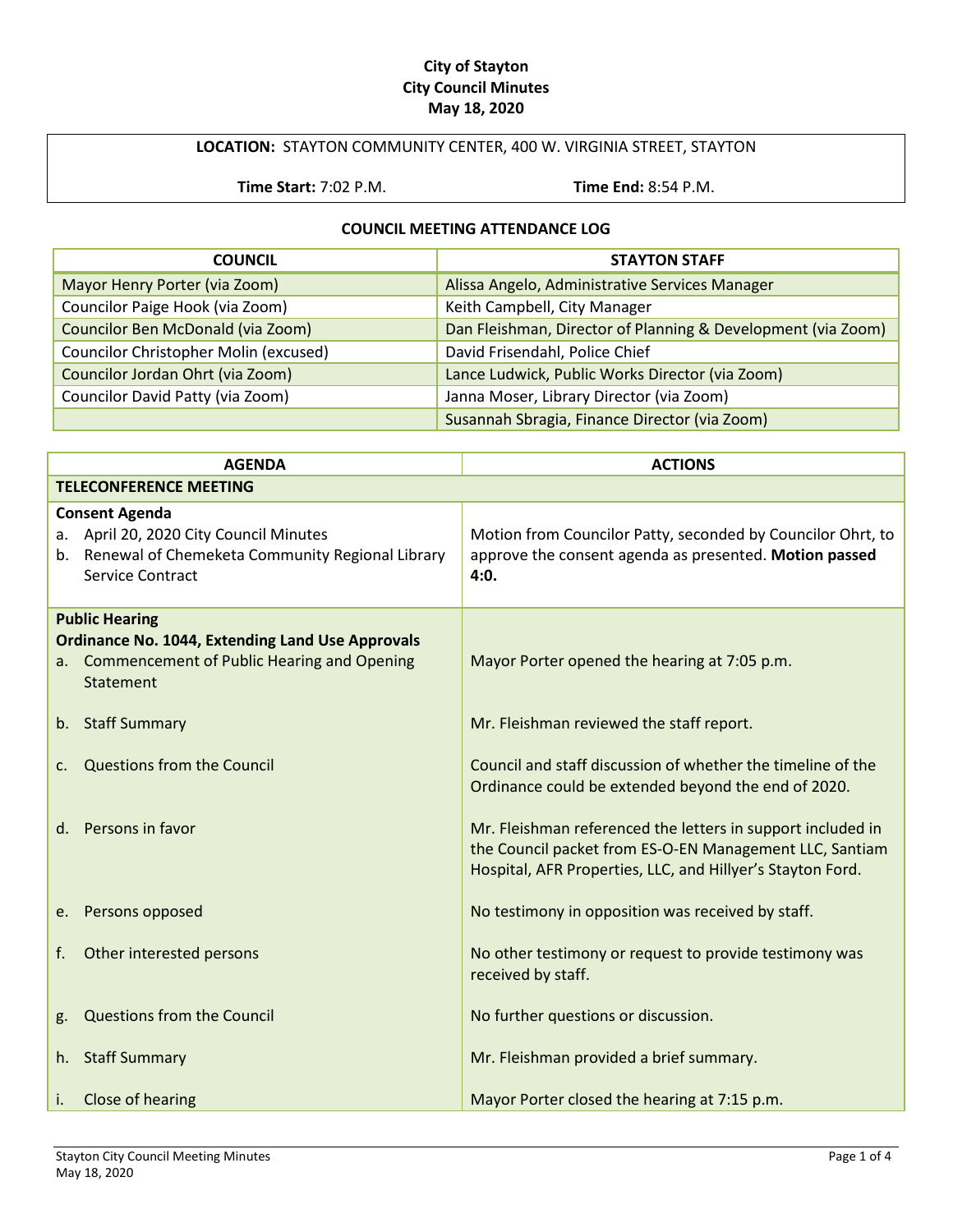| <b>Council deliberation</b><br>j.                                                                                                                                              | Nothing further.                                                                                                                                                                                                                                                                                                                                                                                                                                                                                                                                                                         |
|--------------------------------------------------------------------------------------------------------------------------------------------------------------------------------|------------------------------------------------------------------------------------------------------------------------------------------------------------------------------------------------------------------------------------------------------------------------------------------------------------------------------------------------------------------------------------------------------------------------------------------------------------------------------------------------------------------------------------------------------------------------------------------|
| Council decision on Ordinance No. 1044<br>k.                                                                                                                                   | Motion from Councilor Hook, seconded by Councilor Patty,<br>to approve Ordinance No. 1044 as presented.                                                                                                                                                                                                                                                                                                                                                                                                                                                                                  |
|                                                                                                                                                                                | Council discussion: Councilor Hook thanked staff for the work<br>put into Ordinance No. 1044.                                                                                                                                                                                                                                                                                                                                                                                                                                                                                            |
|                                                                                                                                                                                | <b>Motion passed 4:0.</b>                                                                                                                                                                                                                                                                                                                                                                                                                                                                                                                                                                |
| <b>General Business</b><br>Resolution No. 1004, Adopting the City of Stayton<br><b>Employee Handbook and Repealing Resolutions Related</b><br>to the Previous Personnel Manual |                                                                                                                                                                                                                                                                                                                                                                                                                                                                                                                                                                                          |
| a. Staff Report - Alissa Angelo                                                                                                                                                | Ms. Angelo reviewed the staff report.                                                                                                                                                                                                                                                                                                                                                                                                                                                                                                                                                    |
| <b>Council Discussion</b><br>b.                                                                                                                                                | Brief Council discussion on employee review.                                                                                                                                                                                                                                                                                                                                                                                                                                                                                                                                             |
| <b>Council Decision</b><br>C.                                                                                                                                                  | Motion from Councilor Patty, seconded by Councilor<br>McDonald, to approve Resolution No. 1004 as presented.<br>Motion passed 4:0.                                                                                                                                                                                                                                                                                                                                                                                                                                                       |
| <b>Business Oregon Matching Grant for Emergency</b><br><b>Assistance to Small Businesses</b>                                                                                   |                                                                                                                                                                                                                                                                                                                                                                                                                                                                                                                                                                                          |
| Staff Report - Dan Fleishman<br>а.                                                                                                                                             | Mr. Fleishman reviewed the staff report.                                                                                                                                                                                                                                                                                                                                                                                                                                                                                                                                                 |
| <b>Council Discussion</b><br>b.                                                                                                                                                | Council discussion and questions on inclusion of food trucks;<br>City funds being used for the match; explanation of the<br>determination on 15 employees or less; outreach to the local<br>business community, specifically minority and women<br>owned businesses; possible translation of documents and<br>advertising into different languages; and when an<br>announcement will be made by Business Oregon.                                                                                                                                                                         |
| <b>Council Decision</b><br>C.                                                                                                                                                  | Motion from Councilor Hook, seconded by Councilor Ohrt, to<br>approve the establishment of an Emergency Business<br>Assistance Fund and submission of a proposal to Business<br>Oregon. Motion passed 4:0.                                                                                                                                                                                                                                                                                                                                                                               |
| <b>Communications from Mayor and Councilors</b>                                                                                                                                | Motion from Councilor Patty to direct staff to speak with<br>legal counsel regarding the recent judgement out of Baker<br>County overturning the Governor's Executive Order and if<br>the Oregon Supreme Court does not take the case, schedule<br>an emergency City Council meeting. Motion died due to lack<br>of a second.<br>Council discussion of liability for the City and businesses.<br>Motion from Councilor Hook, seconded by Councilor Ohrt, to<br>direct staff to speak with legal counsel regarding the recent<br>judgement out of Baker County overturning the Governor's |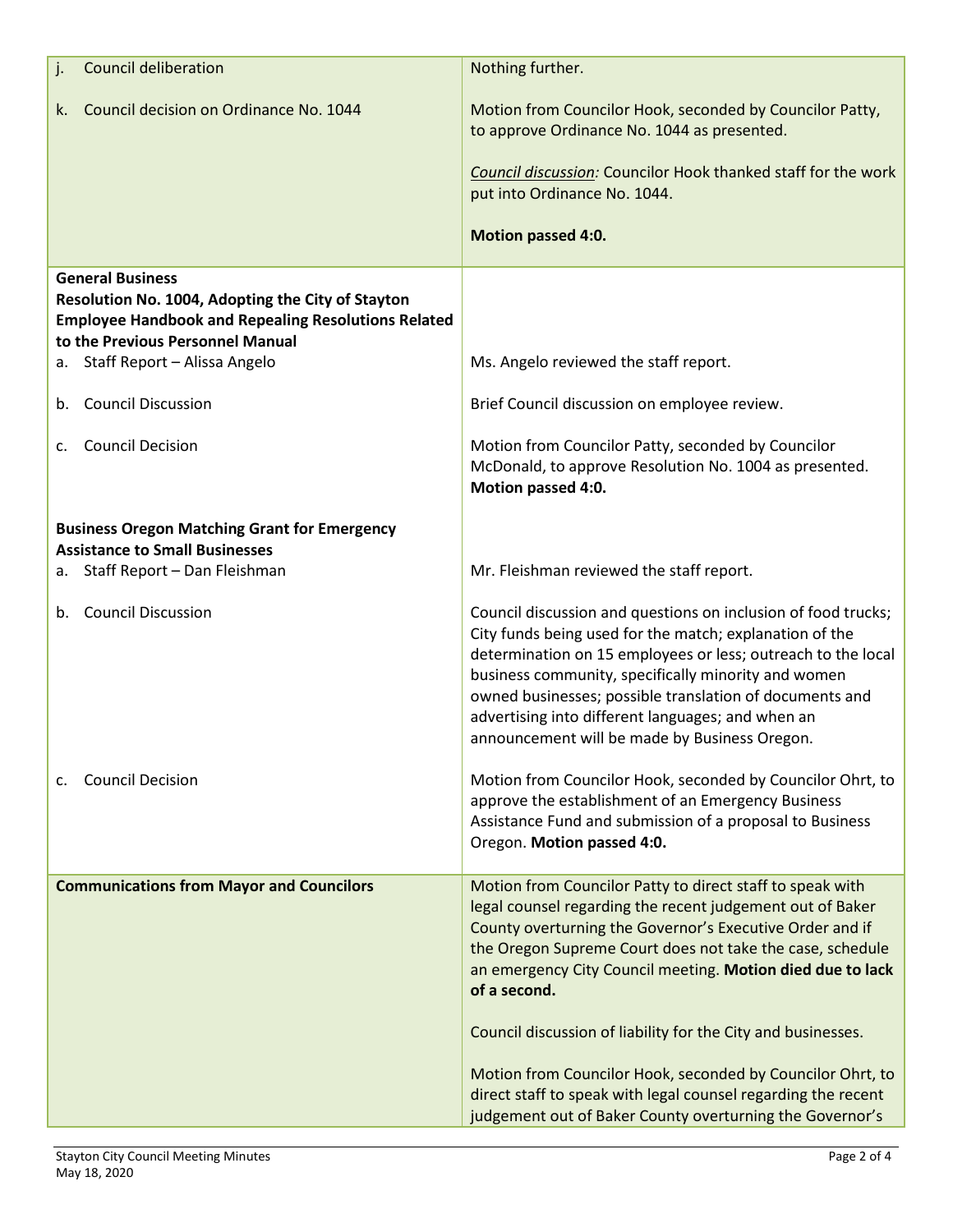Executive Order, and regardless of whether or not the Oregon Supreme Court takes the case, schedule an emergency City Council meeting to decide the City's course of action for reopening.

*Discussion:* Council discussion surrounding whether a meeting would be needed if the Oregon Supreme Court takes the case.

#### **Motion passed 4:0.**

Councilor Ohrt reminded viewers to vote in the upcoming election and the new location of the ballot box in Stayton.

Motion from Councilor Ohrt, seconded by Councilor Hook, to direct staff to pursue the placement of a permanent ballot box to be in place by the November 2020 election.

*Discussion:* Council discussion on process of placing a permanent ballot box.

## **Motion passed 4:0.**

Councilor Ohrt requested the temporary COVID-19 meeting procedures be modified to allow verbal public comment back.

Councilor Hook shared she had received notification the Oregon Supreme Court had issued a stay on the Governor's Executive Order.

Motion from Councilor Hook, seconded by Councilor Patty, to rescind the motion directing staff to speak with legal counsel regarding the recent judgement out of Baker County overturning the Governor's Executive Order, and regardless of whether or not the Oregon Supreme Court takes the case, schedule an emergency City Council meeting to decide the City's course of action for reopening. **Motion passed 4:0.**

Motion from Councilor Ohrt, seconded by Councilor Hook, to schedule an emergency meeting of the City Council within 24 hours of the Oregon Supreme Court's ruling on the Governor's Executive Order.

*Discussion:* Council discussion of also seeking guidance from the City's legal counsel.

> *Motion from Councilor Ohrt, seconded by Councilor Hook, to amend the motion to include directing staff to consult with legal counsel prior to the meeting. Motion passed 4:0.*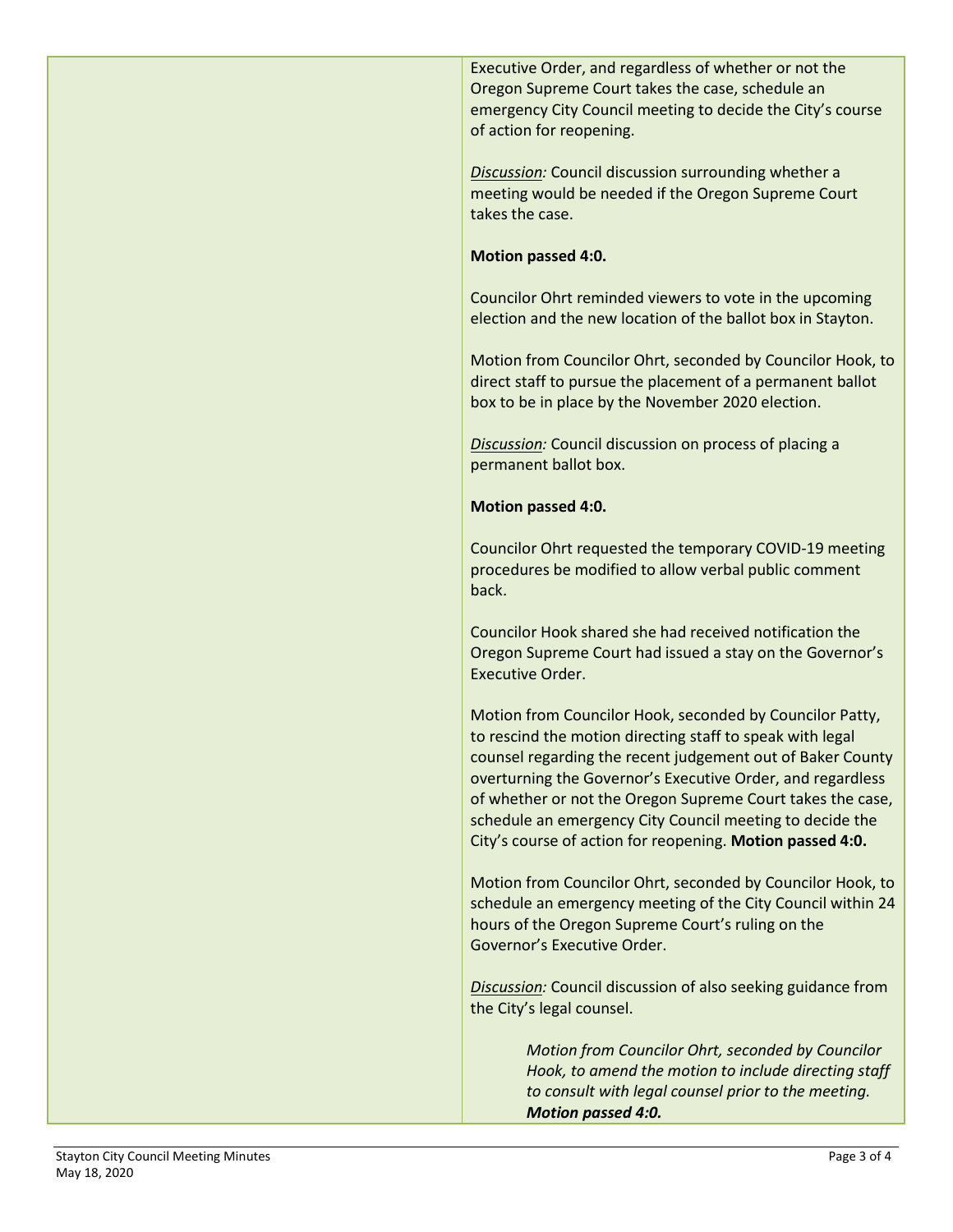| Amended motion passed 4:0.                                                                                                    |
|-------------------------------------------------------------------------------------------------------------------------------|
| Councilor Ohrt inquired about a parade Stayton High School<br>had proposed for 2020 graduates. Chief Frisendahl<br>responded. |

APPROVED BY THE STAYTON CITY COUNCIL THIS 1<sup>ST</sup> DAY OF JUNE 2020, BY A \_\_\_\_ VOTE OF THE STAYTON CITY COUNCIL.

| Date: | Bv:             |                                 |  |
|-------|-----------------|---------------------------------|--|
|       |                 | Henry A. Porter, Mayor          |  |
| Date: | Attest:         |                                 |  |
|       |                 | Keith D. Campbell, City Manager |  |
| Date: | Transcribed by: |                                 |  |

Alissa Angelo, Administrative Services Manager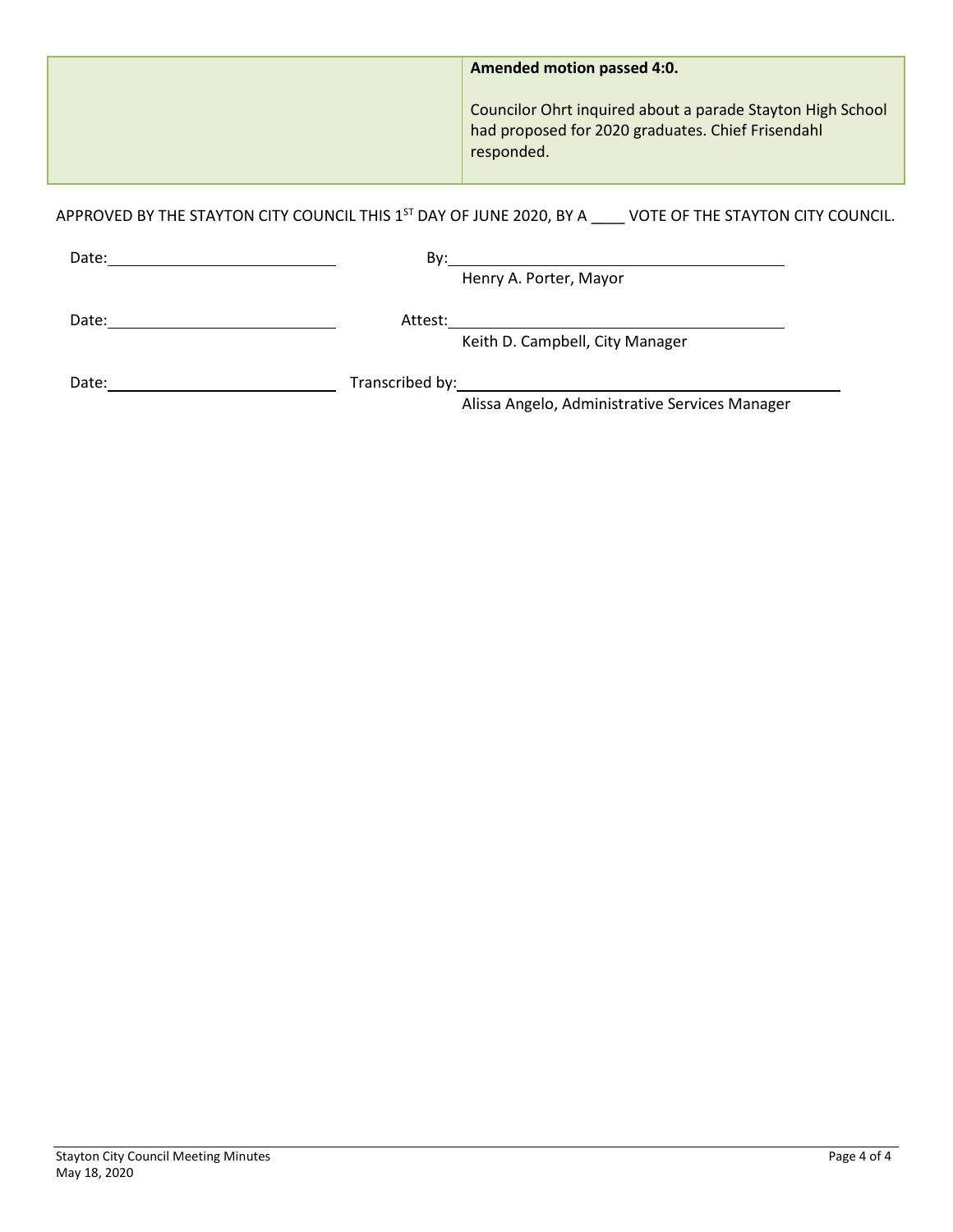

## **CITY OF STAYTON**

# M E M O R A N D U M

| TO:             | Mayor Henry A. Porter and the Stayton City Council                                                                               |  |  |  |  |  |
|-----------------|----------------------------------------------------------------------------------------------------------------------------------|--|--|--|--|--|
| <b>FROM:</b>    | <b>Susannah Sbragia, Finance Director</b>                                                                                        |  |  |  |  |  |
| <b>DATE:</b>    | June 1, 2020                                                                                                                     |  |  |  |  |  |
| <b>SUBJECT:</b> | Resolution No. 1005 and Resolution No. 1006 Certifying<br><b>Eligibility and Electing to Receive State Revenue Sharing Funds</b> |  |  |  |  |  |

#### **ISSUE**

Compliance with Oregon Revised Statutes in order to receive State Shared Revenues.

#### **STAFF RECOMMENDATION**

Staff recommends that Council approve Resolution No. 1005 certifying the City's eligibility to receive state-shared revenues and Resolution No. 1006, electing to receive these funds.

#### **BACKGROUND INFORMATION**

ORS 221.760 provides that cities located within a county having more than 100,000 inhabitants must provide four or more of the following municipal services to be eligible to receive stateshared revenues:

- Police protection
- Fire protection
- Street construction, maintenance, and lighting
- Sanitary sewers
- Storm sewers
- Planning, zoning, and subdivision control
- One or more utility services

Resolution No. 1006 certifies the City's eligibility to receive state-shared revenues.

ORS 221.770 requires cities to annually pass a resolution requesting state revenue sharing money. Resolution No. 1005 declares the City's election to receive state revenues. Along with this resolution, the City also certifies, on a State provided form, attested to by the Deputy City Recorder, the two required public hearings were held, one by the budget committee and the other by the City Council.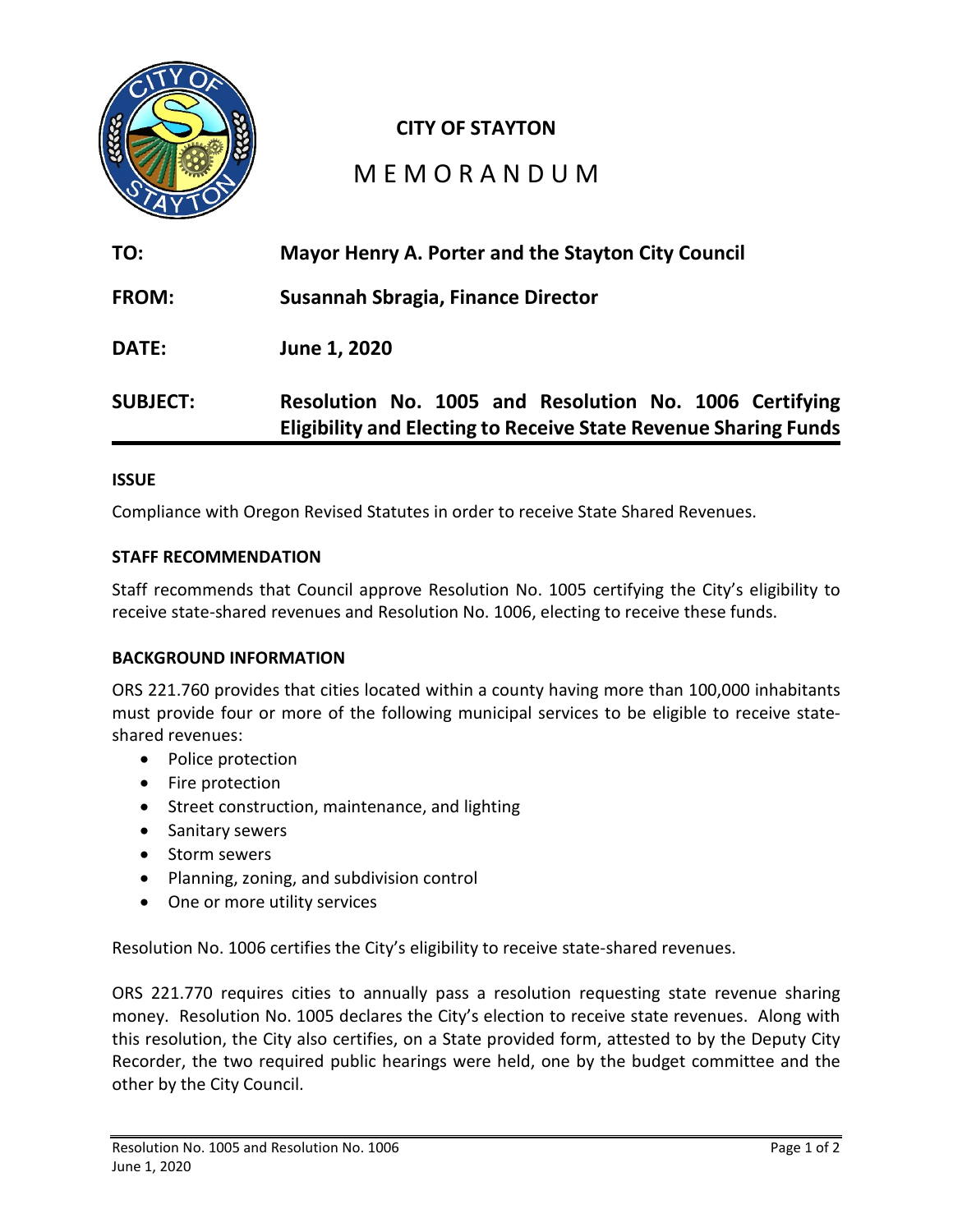## **FACTS AND FINDINGS**

On May 12, 2020, a public hearing was held at the budget committee meeting to receive citizen input on possible uses of State Revenue Sharing funds. Earlier this evening, a public hearing was held to receive citizen input on proposed uses of State Revenue Sharing funds. Oregon Revised Statutes (ORS) further require that the Council pass two separate resolutions in order to receive these funds.

#### **FISCAL IMPACT**

The FY 2020-21 budget includes estimated revenue of \$9,300 from cigarette taxes, \$147,700 from liquor taxes, \$79,500 from State revenue sharing, for a total of \$236,500 in the General Fund and \$485,300 in state gas taxes in the Street Fund. Total State shared revenues total an estimated \$721,313. The monies received in the General Fund are budgeted for police, planning, and other governmental services, while the monies in the Street Fund are restricted to street maintenance.

## **OPTIONS**

- 1. Approve the attached Resolutions to comply with State Revenue Sharing Law and be eligible to receive these funds
- 2. Not approve the attached Resolutions to comply with State Revenue Sharing Law and be ineligible to receive these funds

#### **MOTION(S)**

For Option 1: Offer a motion to approve Resolution No. 1005, Certifying the City of Stayton's Eligibility to Receive State-Shared Revenues by Providing the Necessary Municipal Services.

> Offer a motion to approve Resolution No. 1006, Declaring the City's Election to Receive State Revenues.

For Option 2: No motion necessary.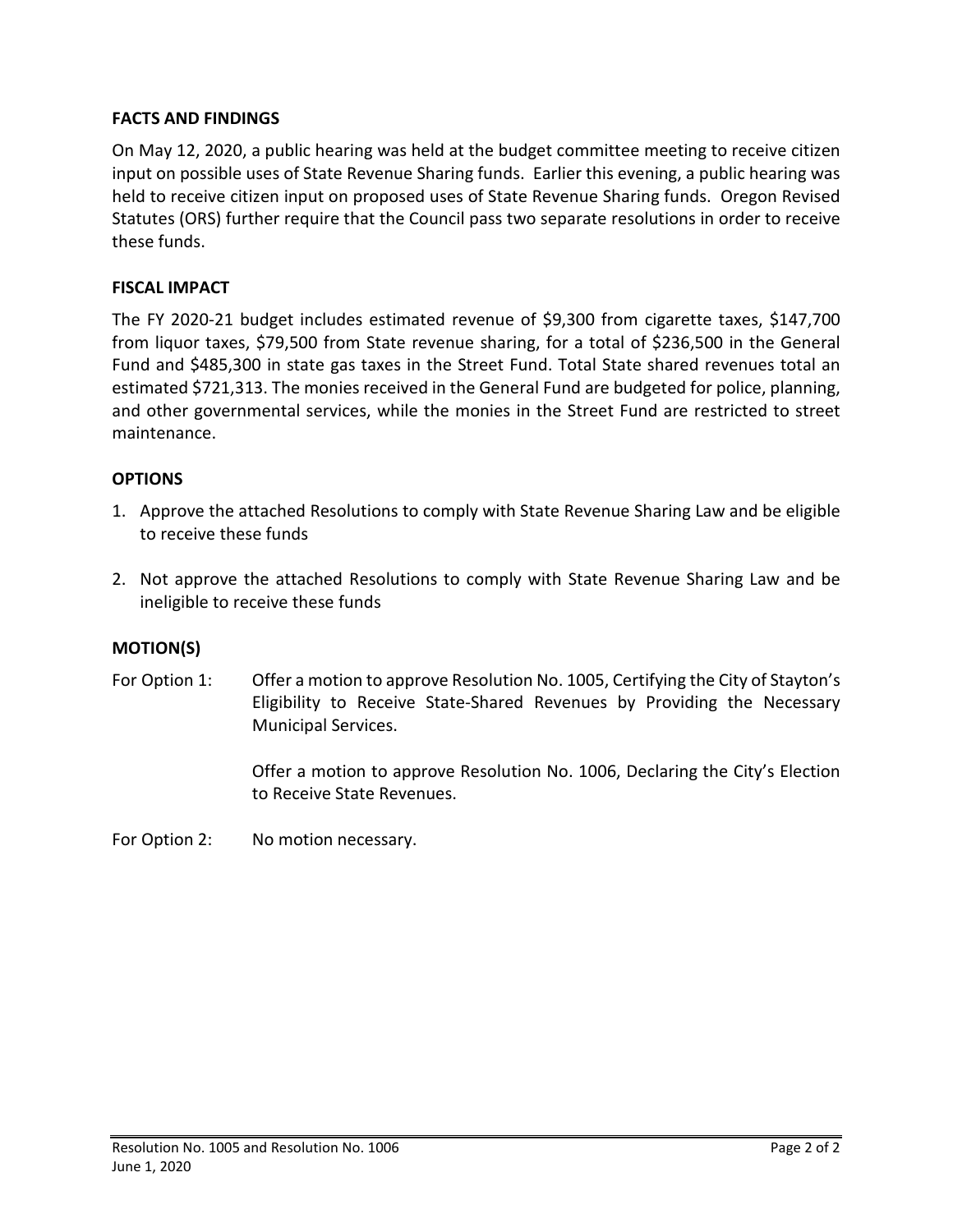#### **RESOLUTION NO. 1005**

#### **A RESOLUTION CERTIFYING THE CITY OF STAYTON'S ELIGIBILITY TO RECEIVE STATE-SHARED REVENUES BY PROVIDING THE NECESSARY MUNICIPAL SERVICES**

WHEREAS, ORS 221.760, Section 1., provides that the officer responsible for disbursing funds to cities under ORS 323.455, 366.785 to 366.820, and 471.805 shall, in the case of a city located within a county having more than 100,000 inhabitants according to the most recent federal decennial census, disburse such funds only if the city provides four or more of the following services:

- 1. Police protection<br>2. Fire protection
- Fire protection
- 3. Street construction, maintenance, and lighting
- 4. Sanitary sewers
- 5. Storm sewers
- 6. Planning, zoning, and subdivision control
- 7. One or more utility services

WHEREAS, City officials recognize the desirability of assisting the state office responsible for determining the eligibility of cities to receive such funds in accordance with ORS 221.760.

NOW THEREFORE, be it resolved by the Stayton City Council that the City of Stayton hereby certifies that it provides the following municipal services enumerated in Section 1, ORS 221.760:

- 1. Police protection
- 2. Street construction, maintenance, and lighting
- 3. Sanitary sewers
- 4. Storm sewers
- 5. Planning, zoning, and subdivision control
- 6. Water utility service

Approved by the Stayton City Council this  $1<sup>st</sup>$  day of June, 2020.

## CITY OF STAYTON

Date: By: \_\_\_\_\_\_\_\_\_\_\_\_\_\_\_\_\_\_\_\_\_\_\_\_\_\_\_\_\_\_\_\_\_\_\_

Henry A. Porter, Mayor

Date: Attest: \_\_\_\_\_\_\_\_\_\_\_\_\_\_\_\_\_\_\_\_\_\_\_\_\_\_\_\_\_\_\_\_

Keith D. Campbell, City Manager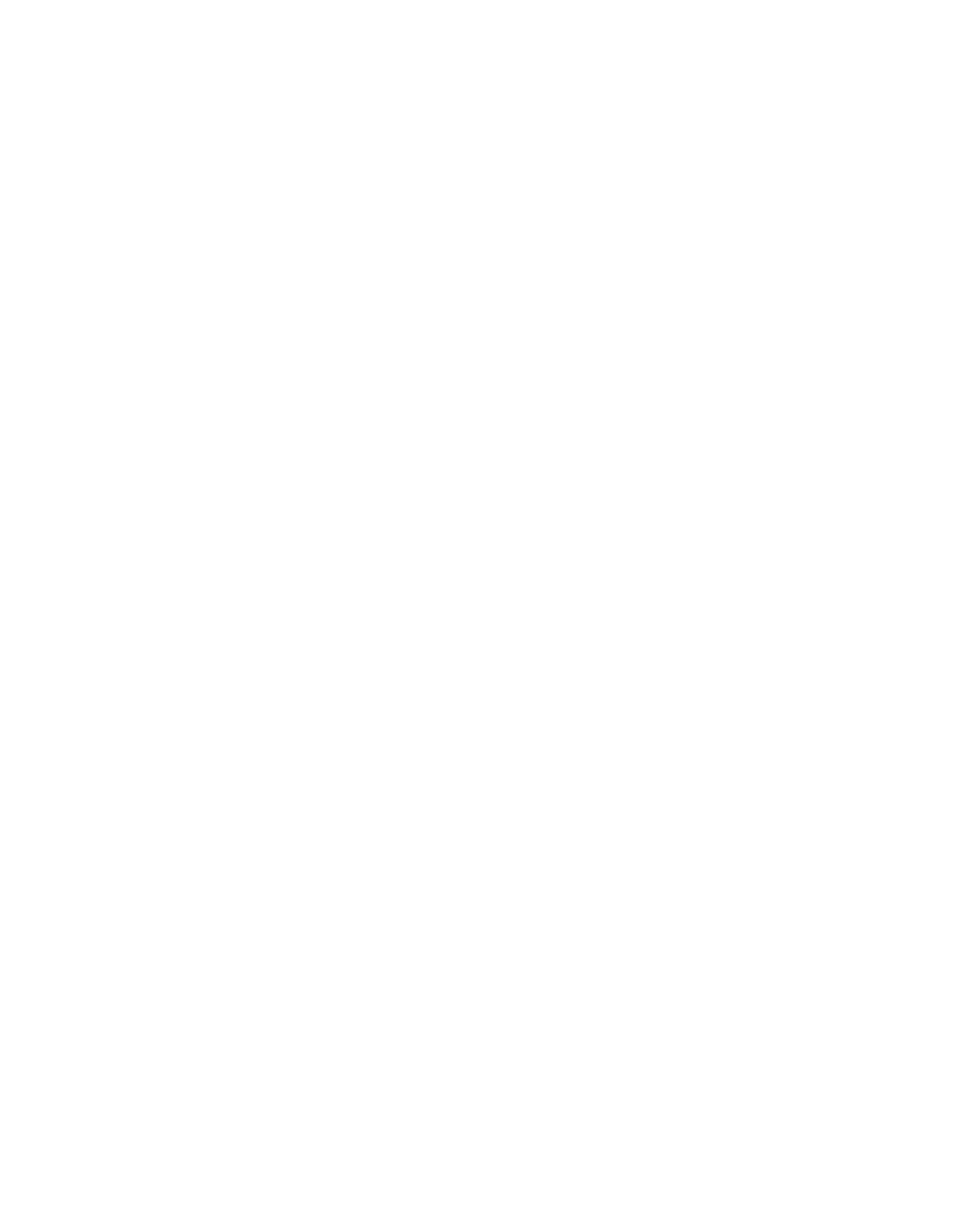#### **RESOLUTION NO. 1006**

#### **A RESOLUTION DECLARING THE CITY'S ELECTION TO RECEIVE STATE REVENUES**

WHEREAS, State of Oregon revenue sharing statutes require that a city may not be included in apportionments or receive distributions of State Revenue Sharing unless it elects to receive distributions by enactment of an ordinance or resolution expressing that election.

WHEREAS, a public hearing before the Budget Committee was held on the  $12<sup>th</sup>$  day of May, 2020 and a public hearing before the City Council was held on the  $1<sup>st</sup>$  day of June, 2020, giving the citizens an opportunity to comment on use of State Revenue Sharing.

NOW THEREFORE, be it resolved by the Stayton City Council that, pursuant to ORS 221.770, the City of Stayton hereby elects to receive state revenues for the 2020-21 fiscal year.

Approved by the Stayton City Council this  $1<sup>st</sup>$  day of June, 2020.

## CITY OF STAYTON

Date: By: \_\_\_\_\_\_\_\_\_\_\_\_\_\_\_\_\_\_\_\_\_\_\_\_\_\_\_\_\_\_\_\_\_\_\_\_\_\_

Henry A. Porter, Mayor

Date: Attest: \_\_\_\_\_\_\_\_\_\_\_\_\_\_\_\_\_\_\_\_\_\_\_\_\_\_\_\_\_\_\_\_\_\_\_\_

Keith D. Campbell, City Manager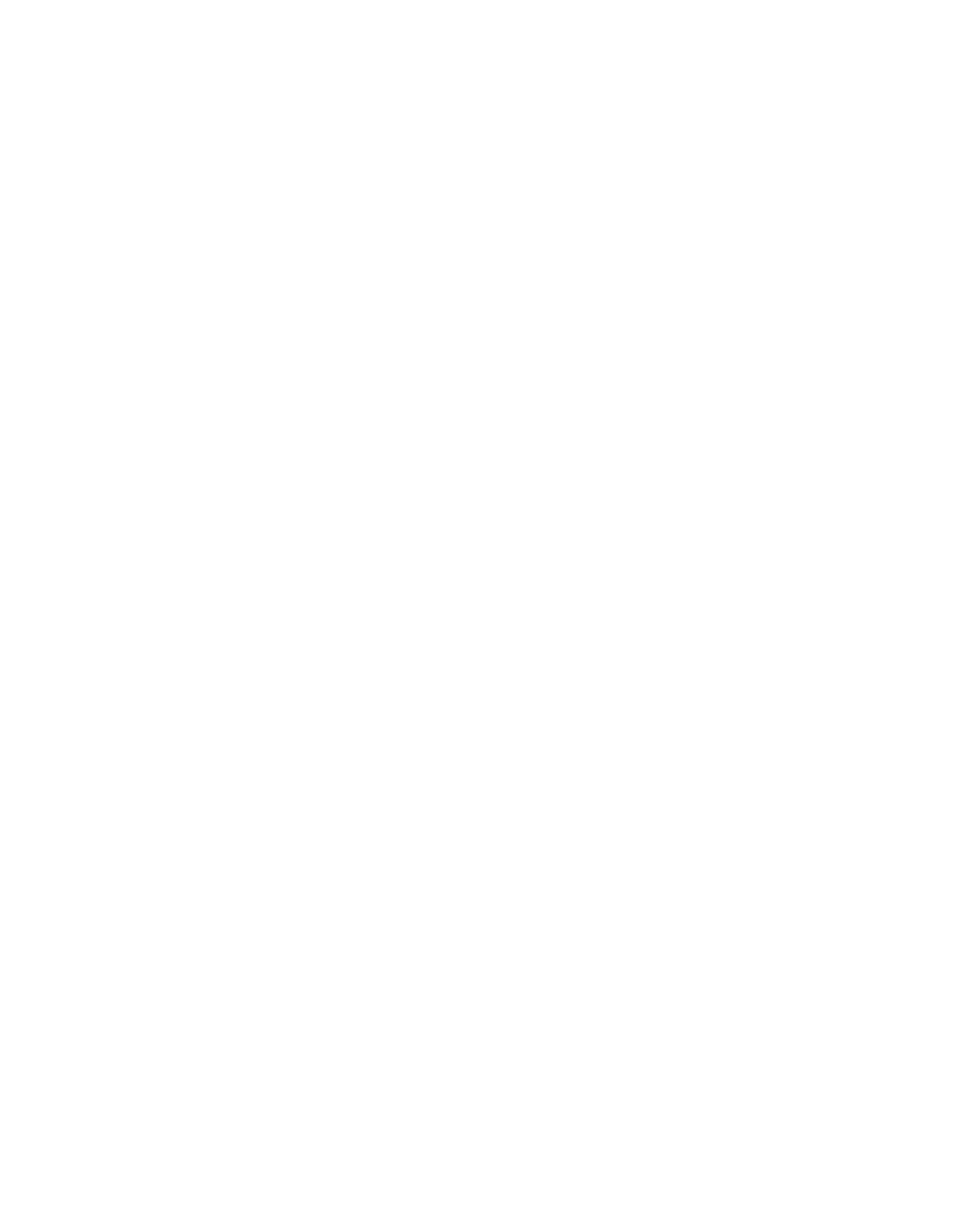

## **CITY OF STAYTON**

## M E M O R A N D U M

| TO:             | Henry A. Porter and the Stayton City Council                                                                                                        |
|-----------------|-----------------------------------------------------------------------------------------------------------------------------------------------------|
| FROM:           | Susannah Sbragia, Finance Director                                                                                                                  |
| DATE:           | June 1, 2020                                                                                                                                        |
| <b>SUBJECT:</b> | Resolution No. 1007, Adopting the 2020-21 City Budget,<br>making appropriations and levying and categorizing property<br>taxes for the fiscal year. |

#### **ISSUE**

Resolution No. 1007 Adopting the Budget, Making Appropriations and Levying Property Taxes for Fiscal Year 2020-21

#### **STAFF RECOMMENDATION**

Staff recommends approval of Resolution No. 1007 as presented or as may be amended.

#### **BACKGROUND INFORMATION**

On May 12, 2020, the City of Stayton Budget Committee approved a City Budget for Fiscal Year 2020-21, including levying the City's established permanent tax rate of \$3.328/\$1,000 of assessed value and a local option property tax at the rate of \$0.60/\$1,000 as approved by Stayton voters on May 17, 2016.

Scheduled at the beginning of this meeting is a public hearing before the Stayton City Council, as required by Oregon Budget Law, to receive public input regarding the Budget as approved by the Budget Committee.

Local Budget Law allows the governing body to make changes to the Approved Budget during adoption, as long as the appropriations in a fund are not increased by more than \$5,000 or 10 percent of the appropriations, whichever is greater.

#### **FACTS AND FINDINGS**

The fiscal year 2020-21 budget as presented in the attached resolution has been approved by the Stayton Budget Committee.

The Budget Committee approved levying the full amount of the City's general tax rate of \$3.328 and the voter approved special levy of \$0.60 per thousand of assessed value.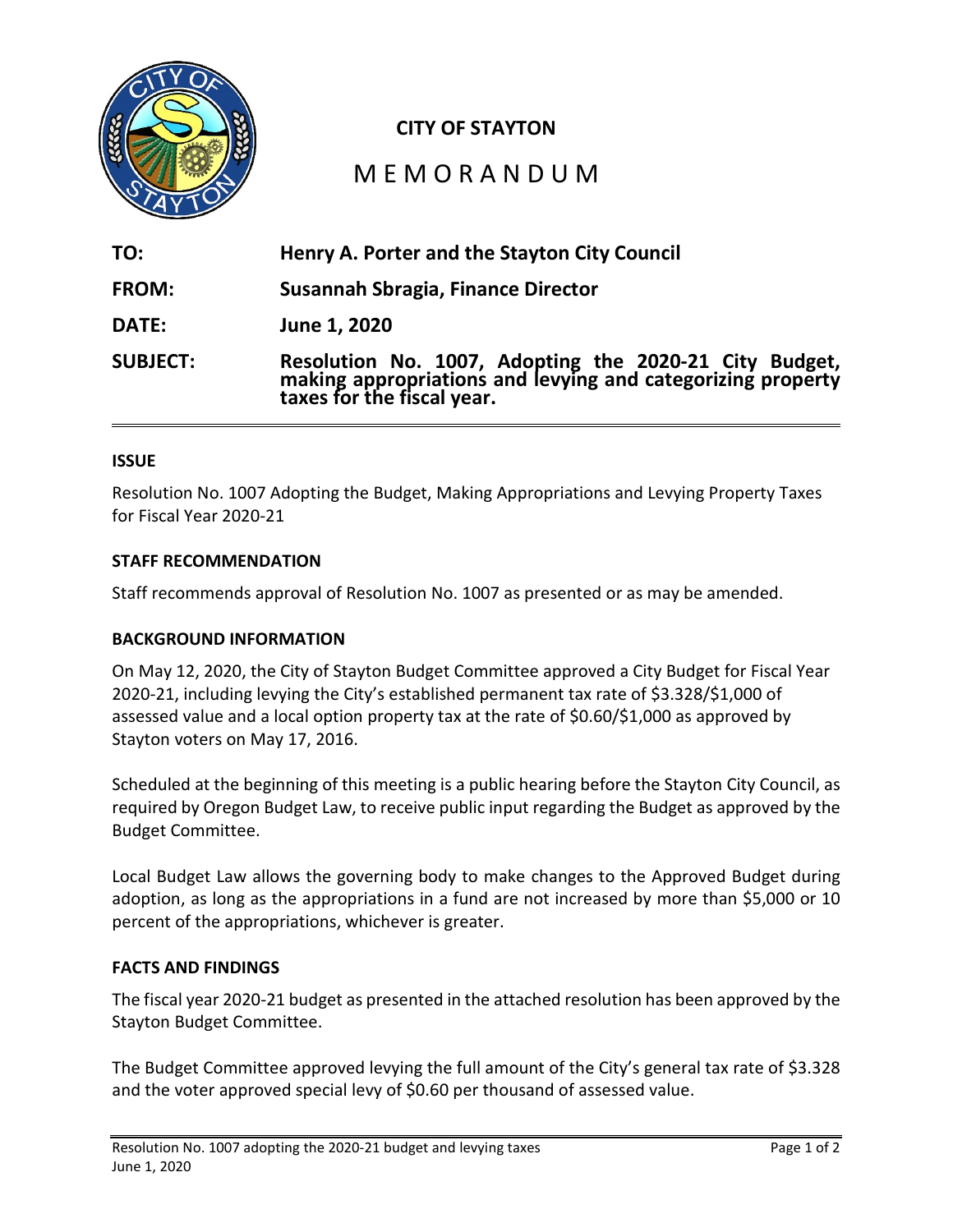## **CORRECTIONS**

The Pension Stabilization Fund had \$185,800 under contingency accounting to Oregon budget law the fund does not qualify to have contingency because the fund does not have expenses in personnel and or material and services. The result of this change reduces the appropriation spending by \$185,800 and placing that amount into reserved for future expenses.

## **FISCAL IMPACT**

The total City Budget is \$24,925,430, including total adjusted appropriations of \$19,718,275, and a General Fund appropriation amount of \$5,338,250.

## **OPTIONS**

- 1. Adopt the 2020-21 Budget as presented.
- 2. Adopt the 2020-21 Budget with further specific amendments.

#### **MOTION**

Offer a motion to approve Resolution No. 1007, Adopting the 2020-21 Budget, Making Appropriations for the 2020-21 Fiscal Year and Levying Taxes and Categorizing Taxes for the Fiscal Year (either as presented or as further specifically amended).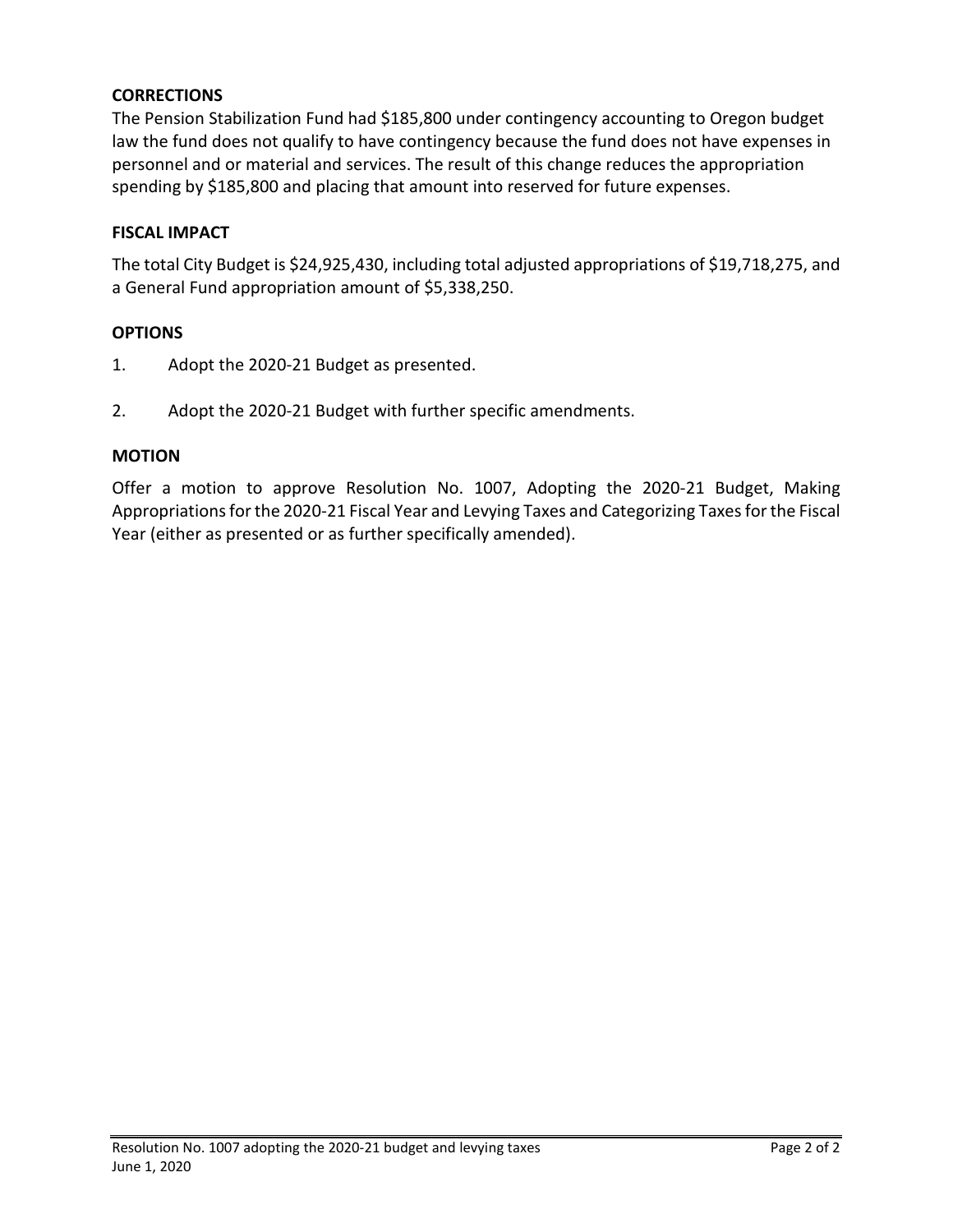#### **RESOLUTION NO. 1007**

## **A RESOLUTION ADOPTING THE 2020-21 BUDGET, MAKING APPROPRIATIONS AND IMPOSING AND CATEGORIZING AD VALOREM TAXES FOR THE 2020-21 FISCAL YEAR**

WHEREAS, the City Budget Officer prepared the proposed budget for the City of Stayton for the 2020-21 fiscal year commencing July 1, 2020,

WHEREAS, the proposed budget was approved by the Budget Committee on May 12, 2020 in the total amount of \$24,925,430,

WHEREAS, the Stayton City Council held a public hearing for the approved budget to receive comments from citizens; and,

WHEREAS, the Stayton City Council has considered the public testimony received.

NOW, THEREFORE, BE IT RESOLVED that that the Stayton City Council hereby:

1. Adopts the budget for fiscal year 2020-2021, beginning July 1, 22020 in the total amount of \$24,925,430 and makes the following appropriations:

|                                                             |    |                        |        |  | Amended |               |  |
|-------------------------------------------------------------|----|------------------------|--------|--|---------|---------------|--|
| <b>Fund/Program/Organization Unit/Object Classification</b> |    | <b>Approved Budget</b> | Change |  |         | <b>Budget</b> |  |
| <b>General Fund</b>                                         |    |                        |        |  |         |               |  |
| Police                                                      |    | \$2,298,100            | \$     |  |         | \$2,298,100   |  |
| Planning                                                    |    | 239,100                |        |  |         | 239,100       |  |
| <b>Community Center</b>                                     |    | 53,650                 |        |  |         | 53,650        |  |
| <b>Municipal Court</b>                                      |    | 73,200                 |        |  |         | 73,200        |  |
| City Council & Admin                                        |    | 1,227,800              |        |  |         | 1,227,800     |  |
| Non-Dept (Operations)                                       |    | 187,000                |        |  |         | 187,000       |  |
| <b>Street Lights</b>                                        |    | 115,000                |        |  |         | 115,000       |  |
| Not Allocated to Org Unit.                                  |    |                        |        |  |         |               |  |
| <b>Transfers</b>                                            |    | 659,100                |        |  |         | 659,100       |  |
| Contingency                                                 |    | 485,300                |        |  |         | 485,300       |  |
| Total                                                       | \$ | 5,338,250              | \$     |  | \$      | 5,338,250     |  |
| <b>Library Fund</b>                                         |    |                        |        |  |         |               |  |
| Library                                                     |    |                        |        |  |         |               |  |
| Library                                                     | \$ | 534,300                | \$     |  | \$      | 534,300       |  |
| Not Allocated to Org Unit.                                  |    |                        |        |  |         |               |  |
| <b>Transfers</b>                                            |    | 32,900                 |        |  |         | 32,900        |  |
| Contingency                                                 |    | 109,690                |        |  |         | 109,690       |  |
| <b>Total</b>                                                | \$ | 676,890                | \$     |  | \$      | 676,890       |  |
| <b>Pool Fund</b>                                            |    |                        |        |  |         |               |  |
| Pool                                                        |    |                        |        |  |         |               |  |
| Pool                                                        | \$ | 505,800                | \$     |  | \$      | 505,800       |  |
| Not Allocated to Org Unit.                                  |    |                        |        |  |         |               |  |
|                                                             |    |                        |        |  |         |               |  |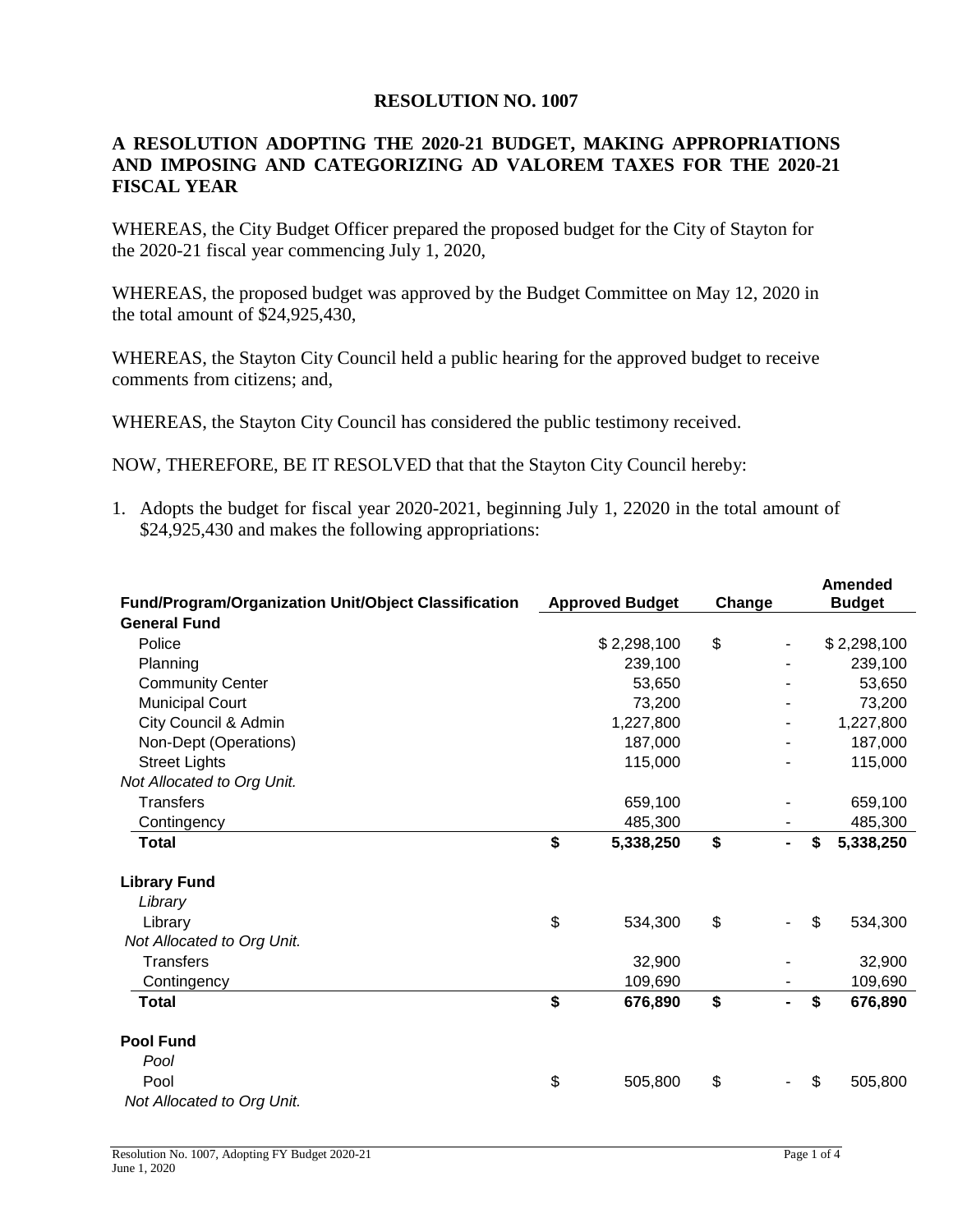| <b>Transfers</b>                        | 26,500          |    | 26,500          |
|-----------------------------------------|-----------------|----|-----------------|
| Contingency                             | 122,400         |    | 122,400         |
| <b>Total</b>                            | \$<br>654,700   | \$ | \$<br>654,700   |
| <b>Public Works Administration Fund</b> |                 |    |                 |
| <b>Public Work Administration</b>       |                 |    |                 |
| <b>Public Work Administration</b>       | \$<br>596,400   | \$ | \$<br>596,400   |
| Not Allocated to Org Unit.              |                 |    |                 |
| <b>Transfers</b>                        |                 |    |                 |
| Contingency                             | 207,800         |    | 207,800         |
| <b>Total</b>                            | \$<br>804,200   | \$ | \$<br>804,200   |
| <b>Street Fund</b>                      |                 |    |                 |
| <b>Public Work Administration</b>       |                 |    |                 |
| <b>Street</b>                           | \$<br>1,330,800 | \$ | \$<br>1,330,800 |
| Not Allocated to Org Unit.              |                 |    |                 |
| <b>Transfers</b>                        | 275,300         |    | 275,300         |
| Contingency                             | 601,900         |    | 601,900         |
| <b>Total</b>                            | \$<br>2,208,000 | \$ | \$<br>2,208,000 |
| <b>Parks Fund</b>                       |                 |    |                 |
| <b>Public Work Administration</b>       |                 |    |                 |
| Parks                                   | \$<br>457,628   | \$ | \$<br>457,628   |
| Not Allocated to Org Unit.              |                 |    |                 |
| <b>Transfers</b>                        | 32,200          |    | 32,200          |
| Contingency                             | 40,672          |    | 40,672          |
| <b>Total</b>                            | \$<br>530,500   | \$ | \$<br>530,500   |
| <b>Water Fund</b>                       |                 |    |                 |
| <b>Public Work Administration</b>       |                 |    |                 |
| Water                                   | \$<br>1,025,800 | \$ | \$<br>1,025,800 |
| Not Allocated to Org Unit.              |                 |    |                 |
| <b>Transfers</b>                        | 491,700         |    | 491,700         |
| Debt Service                            | 329,200         |    | 329,200         |
| Contingency                             | 762,000         |    | 762,000         |
| <b>Total</b>                            | \$<br>2,608,700 | \$ | \$<br>2,608,700 |
| <b>Wastewater Fund</b>                  |                 |    |                 |
| <b>Public Work Administration</b>       |                 |    |                 |
| Wastewater                              | \$<br>2,327,000 | \$ | \$<br>2,327,000 |
| Not Allocated to Org Unit.              |                 |    |                 |
| <b>Transfers</b>                        | 505,700         |    | 505,700         |
| Debt Service                            | 823,900         |    | 823,900         |
| <b>Reserved for Debt Services</b>       | 527,924         |    | 527,924         |
| Contingency                             | 453,700         |    | 453,700         |
| <b>Total</b>                            | \$<br>4,638,224 | \$ | \$<br>4,638,224 |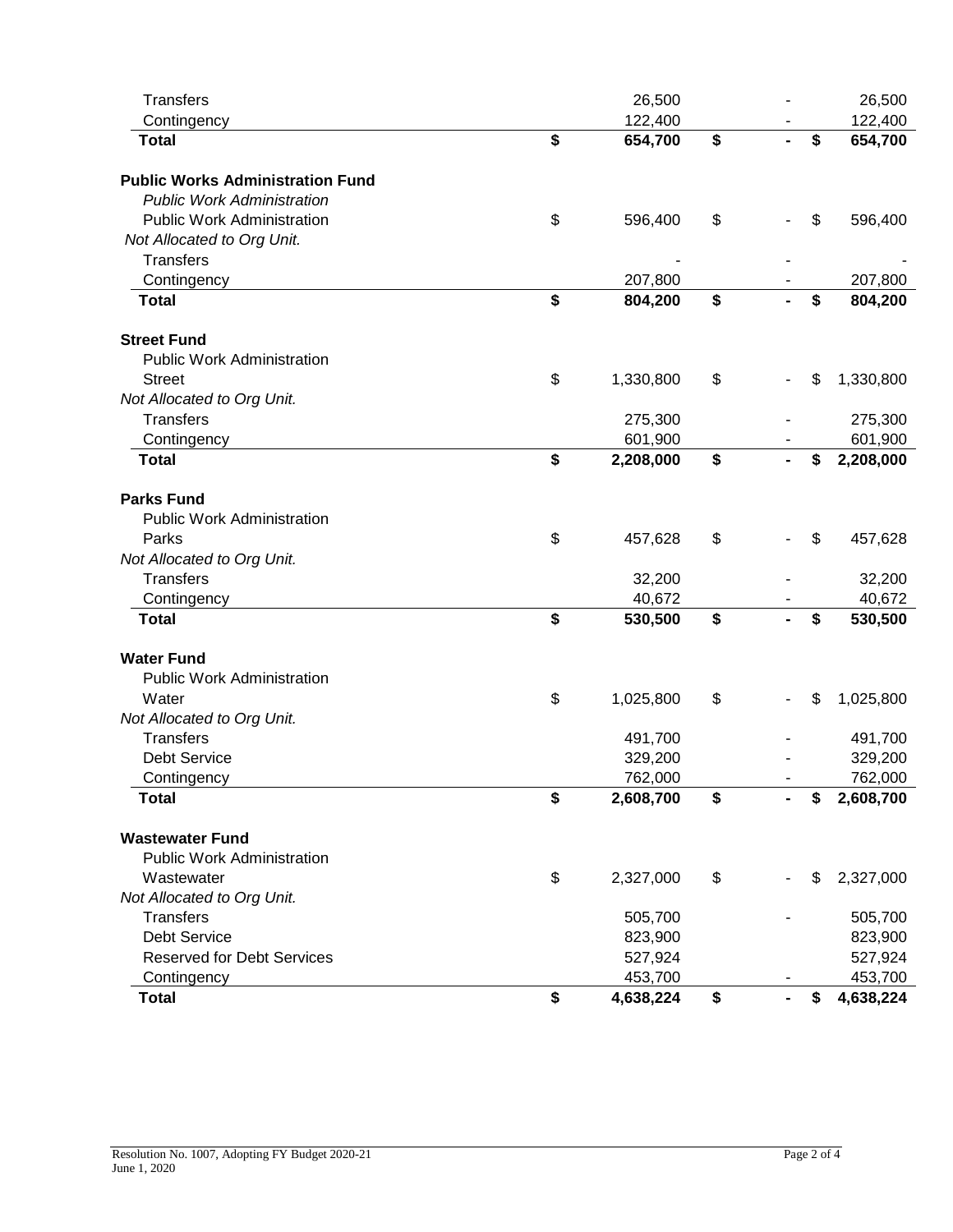| <b>Stormwater Fund</b>                                 |               |    |               |
|--------------------------------------------------------|---------------|----|---------------|
| <b>Public Work Administration</b>                      |               |    |               |
| Stormwater                                             | \$<br>249,600 | \$ | \$<br>249,600 |
| Not Allocated to Org Unit.                             |               |    |               |
| <b>Transfers</b>                                       | 65,600        |    | 65,600        |
| <b>Debt Service</b>                                    | 71,300        |    | 71,300        |
| Contingency                                            | 201,840       |    | 201,840       |
| <b>Total</b>                                           | \$<br>588,340 | \$ | \$<br>588,340 |
| Water System Development Charge Fund (SDC)             |               |    |               |
| <b>Public Work Administration</b>                      |               |    |               |
| Water SDC                                              | \$<br>45,800  |    | \$<br>45,800  |
| Not Allocated to Org Unit.                             |               |    |               |
| Transfers                                              | 154,000       |    | 154,000       |
| <b>Total</b>                                           | \$<br>199,800 | \$ | \$<br>199,800 |
| <b>Wastewater System Development Charge Fund (SDC)</b> |               |    |               |
| <b>Public Work Administration</b>                      |               |    |               |
| <b>Wastewater SDC</b>                                  | \$<br>40,825  |    | 40,825        |
| Not Allocated to Org Unit.                             |               |    |               |
| <b>Transfers</b>                                       | 250,000       |    | 250,000       |
| <b>Total</b>                                           | \$<br>290,825 | \$ | \$<br>290,825 |
| <b>Stormwater System Development Charge Fund (SDC)</b> |               |    |               |
| <b>Public Work Administration</b>                      |               |    |               |
| Stormwater SDC                                         | \$<br>50,146  |    | \$<br>50,146  |
| Not Allocated to Org Unit.                             |               |    |               |
| <b>Transfers</b>                                       |               |    |               |
| <b>Total</b>                                           | \$<br>50,146  | \$ | \$<br>50,146  |
| Parks System Development Charge Fund (SDC)             |               |    |               |
| <b>Public Work Administration</b>                      |               |    |               |
| Parks SDC                                              |               |    |               |
| Not Allocated to Org Unit.                             |               |    |               |
| <b>Transfers</b>                                       | \$<br>144,500 |    | 144,500       |
| <b>Total</b>                                           | \$<br>144,500 | \$ | \$<br>144,500 |
| <b>Street System Development Charge Fund (SDC)</b>     |               |    |               |
| <b>Public Work Administration</b>                      |               |    |               |
| <b>Street SDC</b>                                      | \$<br>38,000  |    | \$<br>38,000  |
| Not Allocated to Org Unit.                             |               |    |               |
| <b>Transfers</b>                                       | \$<br>202,000 |    | 202,000       |
| <b>Total</b>                                           | \$<br>240,000 | \$ | \$<br>240,000 |
|                                                        |               |    |               |
| <b>Facilities Fund</b>                                 |               |    |               |
| Administration                                         |               |    |               |
| <b>Facilities</b>                                      | \$<br>75,000  | \$ | \$<br>75,000  |
| Not Allocated to Org Unit.                             |               |    |               |
| <b>Transfers</b>                                       |               |    |               |
| Contingency                                            | 670,200       |    | 670,200       |
| <b>Total</b>                                           | \$<br>745,200 | \$ | \$<br>745,200 |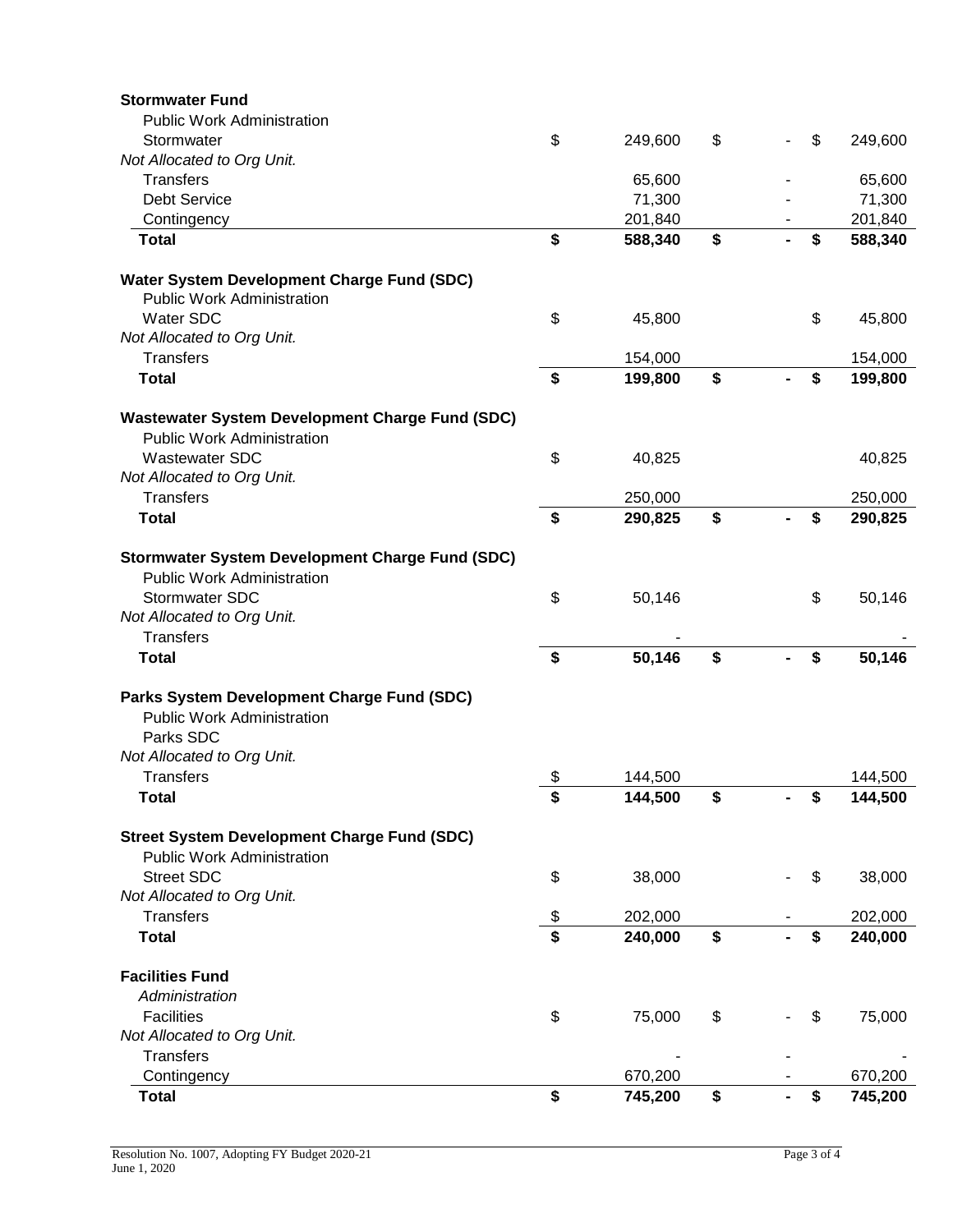# **Pension Stabilization Fund** *Administration*

| <b>Pension Stabilization</b>                        | \$ | ٠          | ۰                              |              |
|-----------------------------------------------------|----|------------|--------------------------------|--------------|
| Not Allocated to Org Unit.                          |    |            |                                |              |
| <b>Transfers</b>                                    |    | -          |                                |              |
| Contingency                                         |    | 185.800    | (185, 800)                     |              |
| Total                                               |    | 185.800    | (185, 800)                     | \$           |
| <b>Total appropriations, All Funds</b>              | S  | 19,904,075 | (185, 800)                     | \$19,718,275 |
| Total unappropriated and reserve amounts, All Funds |    | 5,021,355  | 185,800                        | 5,207,155    |
| <b>Total Budget</b>                                 | S  | 24,925,430 | \$<br>$\overline{\phantom{a}}$ | \$24,925,430 |

- 2. Imposing and Categorizing Ad Valorem Property Taxes. The following ad valorem property taxes are hereby imposed upon the assessed value of all taxable property within the City for tax year 2020-21:
	- a) At the rate of \$3.3280 per \$1,000 for permanent rate tax.
	- b) At the rate of \$0.6000 per \$1,000 for voter approved local option tax levy.
- 3. Categorizing the Taxes. The taxes imposed are hereby categorized for the purposes of Article XI section 11b as:

Subject to the General Government Limitation Excluded from Limitation

Permanent Rate Tax…………. \$3.3280 / \$1,000 Local Option Tax …………… \$0.6000 / \$1,000 *(Approved May 2017)*

## APPROVED BY THE STAYTON CITY COUNCIL THIS 1<sup>ST</sup> DAY OF JUNE 2020.

Date:  $\qquad \qquad \qquad$  By:

Henry A. Porter, Mayor

Date: Attest:

Keith D. Campbell, City Manager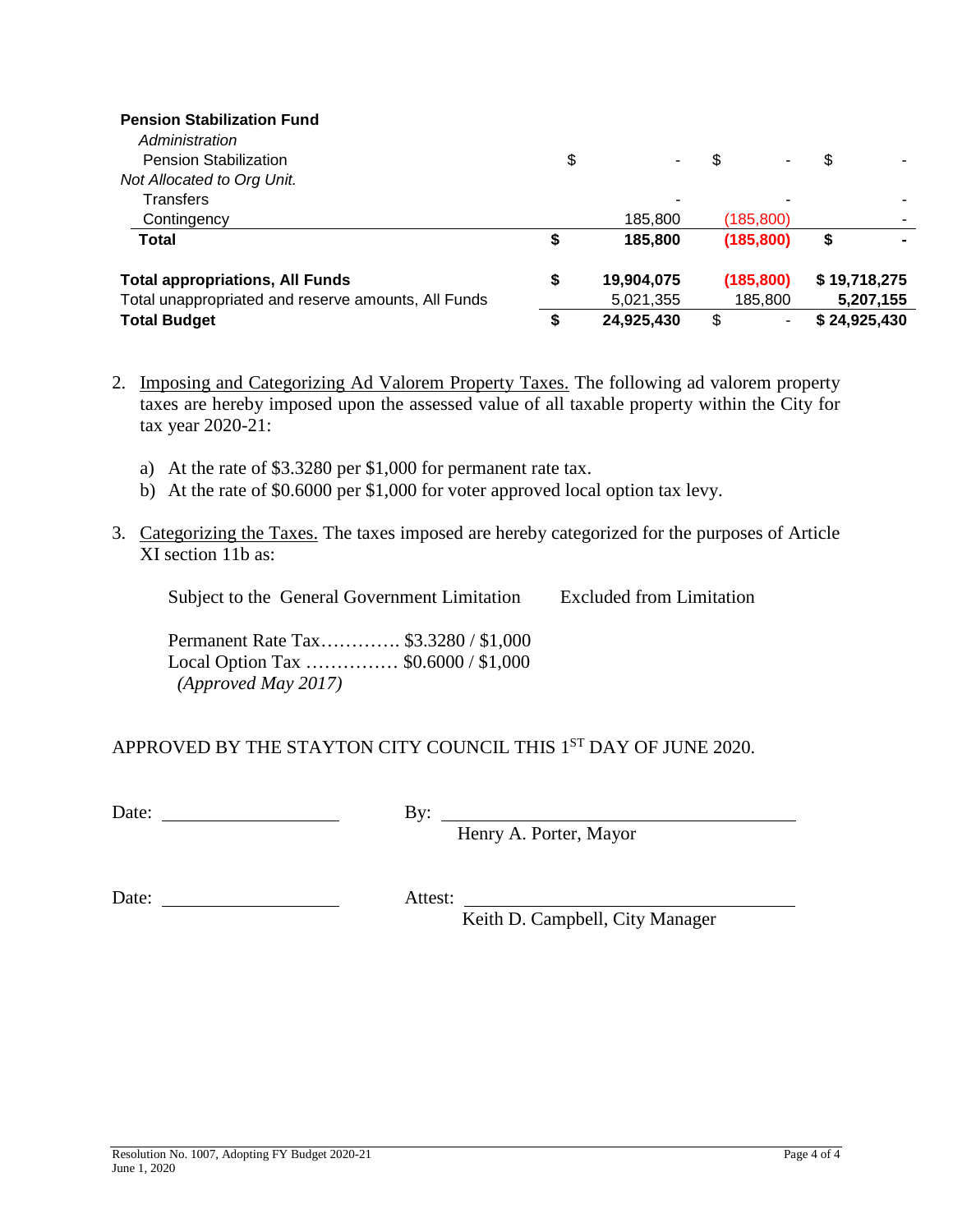

## **CITY OF STAYTON**

# M E M O R A N D U M

| TO:             | <b>Mayor Henry A. Porter and the Stayton City Council</b>       |
|-----------------|-----------------------------------------------------------------|
| <b>FROM:</b>    | Susannah Sbragia, Finance Director                              |
| <b>DATE:</b>    | June 1, 2020                                                    |
| <b>SUBJECT:</b> | <b>Results of Local Option Levy for Library, Parks and Pool</b> |

#### **INFORMATIONAL UPDATE**

The May 2020 Primary Election ballot included Measure 24-442, the City of Stayton's proposed five-year local option tax of \$0.70 per \$1,000 of assessed value for continued operating support of the City's library, parks, and pool programs beginning in Fiscal Year 2021-22. Unfortunately, the levy failed.

Stayton's first local option tax for support of the library, pool, and parks was passed by voters in November 1998. Subsequent local option tax measures were passed in May 2002, May 2004, May 2008, May 2012, and May 2016.

#### **REVENUE EFECTS**

The current levy ends June 30, 2021. The City will see a loss in revenue of \$413,400 beginning fiscal year 2021-22. These funds were to be shared between the Stayton Public Library, Stayton Family Memorial Pool, and Stayton's parks.

This is a significant revenue loss for each of these funds. Parks will lose an estimated \$41,400; the Library and Pool funds will have an estimated loss of \$186,000 each. This estimate does not take into account the effects of COVID-19 on tax collection rates.

#### **FUTURE PLANS**

City staff is looking at putting the levy back on the ballot in May 2021 for two reasons:

- 1. Historically, seeking to pass a levy during November elections has been unsuccessful.
- 2. This will also give City staff time to evaluate the tax rate that should be taken back to the voters in conjunction with time to assess the economic effects of COVID-19.

The Stayton Family Memorial Pool is facing over a million dollars in needed repairs which will need to be completed over the next few years, combined with annual maintenance costs and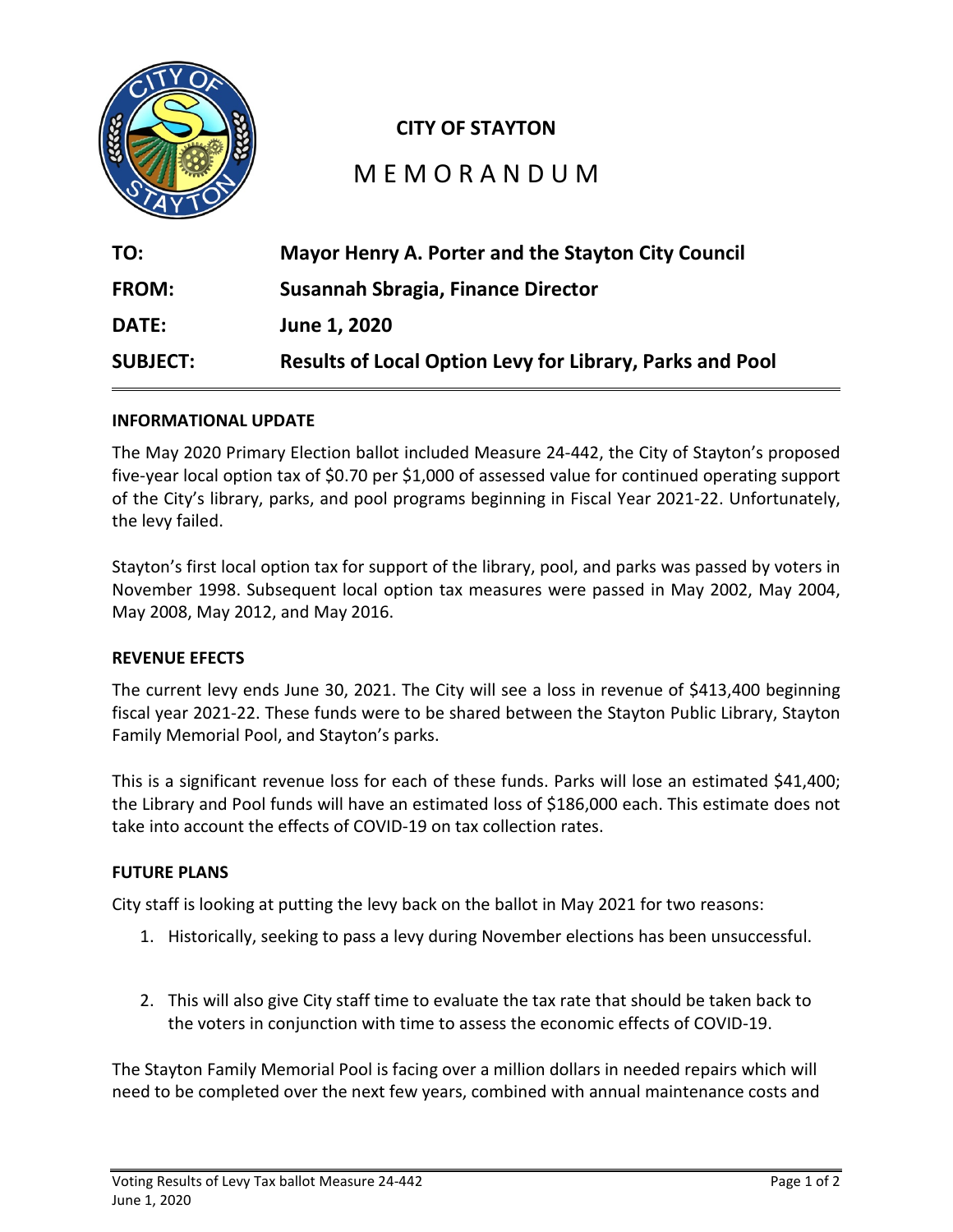the need to stay in compliance with codes. Historically, these repairs have been delayed too many times and now face the risk of equipment failure, making the Pool the biggest concern with the loss of the levy.

## **SUMMARY**

City staff understands this loss in revenue will greatly impact the needs of the Pool, Library, and parks, along with the current economic status of the unknown effects of COVID-19. Staff will need time to not only review all options but also see how COVID-19 will effect these funds.

Staff will bring back options to the Council for discussion once evaluation of options and the financial impact of each option has been completed.

## **MOTION(S)**

Informational no approval.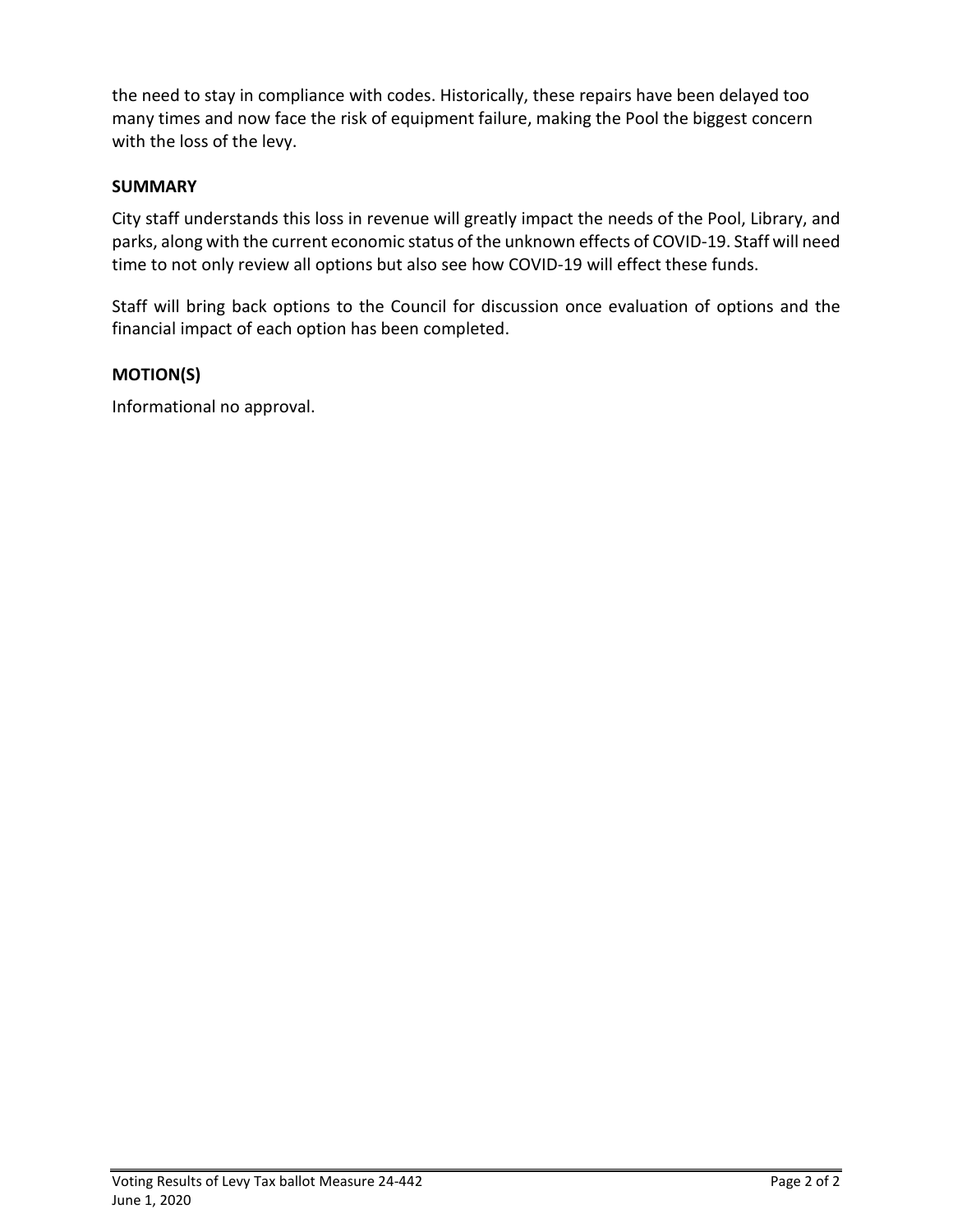

## **CITY OF STAYTON**

# M E M O R A N D U M

| TO:             | <b>Mayor Henry Porter and the Stayton City Council</b>                                          |
|-----------------|-------------------------------------------------------------------------------------------------|
| <b>FROM:</b>    | Dan Fleishman, Director of Planning and Development                                             |
|                 | DATE: June 1, 2020                                                                              |
| <b>SUBJECT:</b> | <b>Resolution Authorizing Submittal of a CDBG Emergency</b><br><b>Business Assistance Grant</b> |

## **ISSUE**

The issue before the City Council is adoption of resolution authorizing the submission of an application for a CDBG 2020 Emergency Small Business and Micro-Enterprise Grant from the Infrastructure Finance Authority and authorizing the City Manager to execute a grant contract, intergovernmental agreement, and a sub-recipient agreement for implementation of the grant.

## **BACKGROUND INFORMATION**

On Friday, May 22, the Oregon Business Development Department, Infrastructure Finance Authority released a modification of the Method of Distribution for the state's Community Development Block Grant program. The modification established a new grant program, allocating \$2,000,000 for grants to local governments to be used for assistance to small businesses and micro-enterprises impacted by the COVID-19 pandemic and the ensuing economic shut-down. The State began accepting applications on Tuesday, May 26 and grants will be awarded until the funds are exhausted.

The State's program requires that applications be submitted by at least two units of local government, and that the grant recipient enter into an agreement with a qualified non-profit organization to administer the business assistance program. Staff has reached out to the cities of Aumsville and Sublimity, figuring that the businesses in the three cities are all in the same market area and all served by the Stayton-Sublimity Chamber of Commerce. Both cities expressed an interest in joining with Stayton on an application.

Staff has had conversations with two non-profit organizations with experience in business assistance – Community Lending Works and MERIT NW – regarding program administration. We have asked each to submit a proposal for grant administration including information on how they will reach out to businesses, the services they will provide, and the fee structure for their services.

The City is required to hold a public hearing regarding the CDBG program and our application. Usually, that hearing would be held at a regular City Council meeting. However, because it is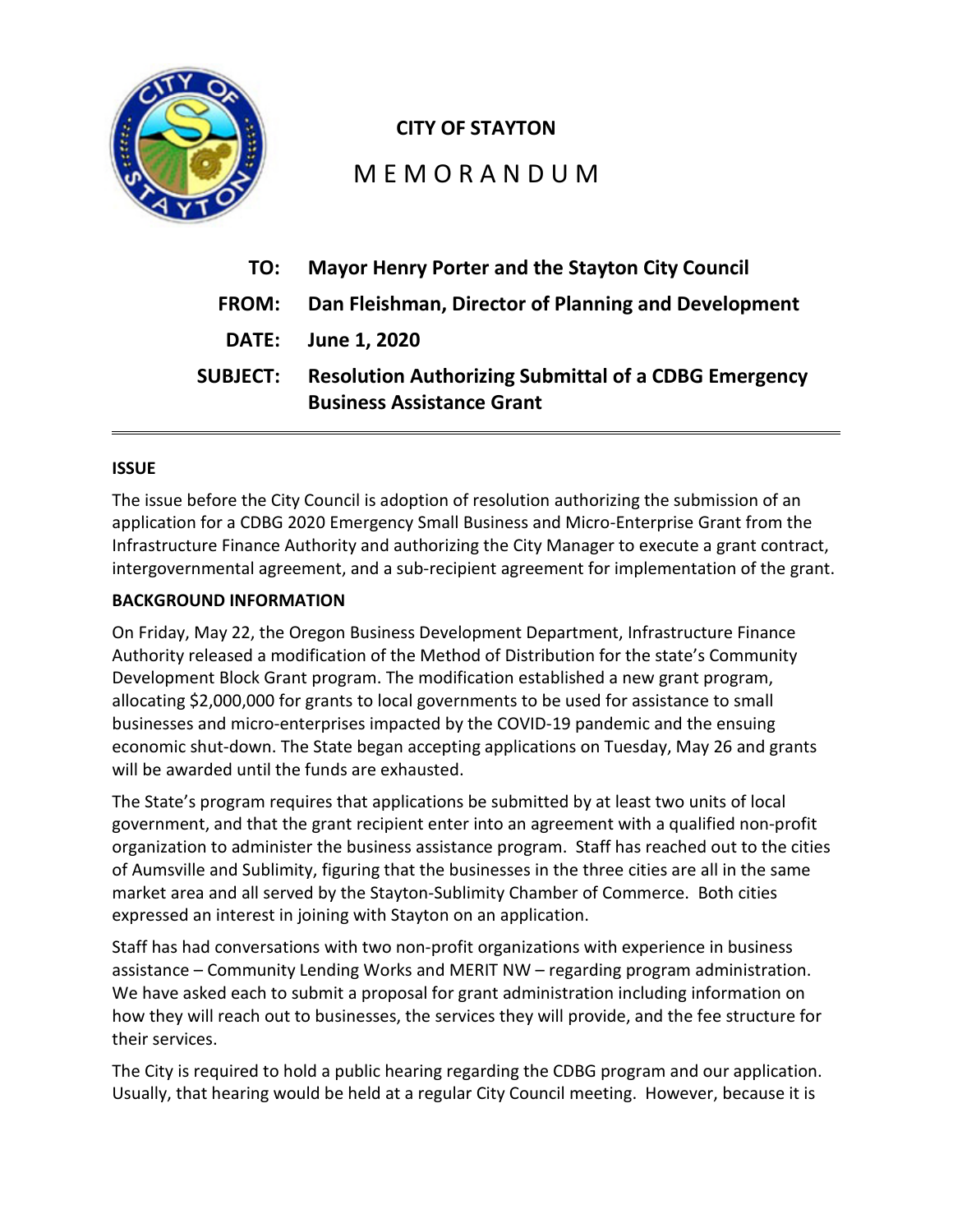required that the application include the approved minutes of the hearing, our application would be delayed until after the July 20 Council meeting. Therefore the hearing has been scheduled for Wednesday, June 10 at 10:00 a.m. This will allow us to submit the application later next week.

Resolution 1004 authorizes the submission of the grant application, acceptance of the grant should it be awarded to the City, entering into an intergovernmental agreement with Aumsville and Sublimity, and authorizes the City Manager to execute the necessary agreements with the selected nonprofit for program administration.

## **RECOMMENDATION**

Staff recommends adoption of Resolution 1008 as presented.

## **OPTIONS AND MOTIONS**

The City Council is presented with the following options.

## **1. Approve Resolution 1008**

Move to approve Resolution 1008 as presented.

## **2. Approve Resolution 1008 modifications**

Move to approve Resolution 1008 with the following changes …

## **3. Take no Action.**

No motion necessary.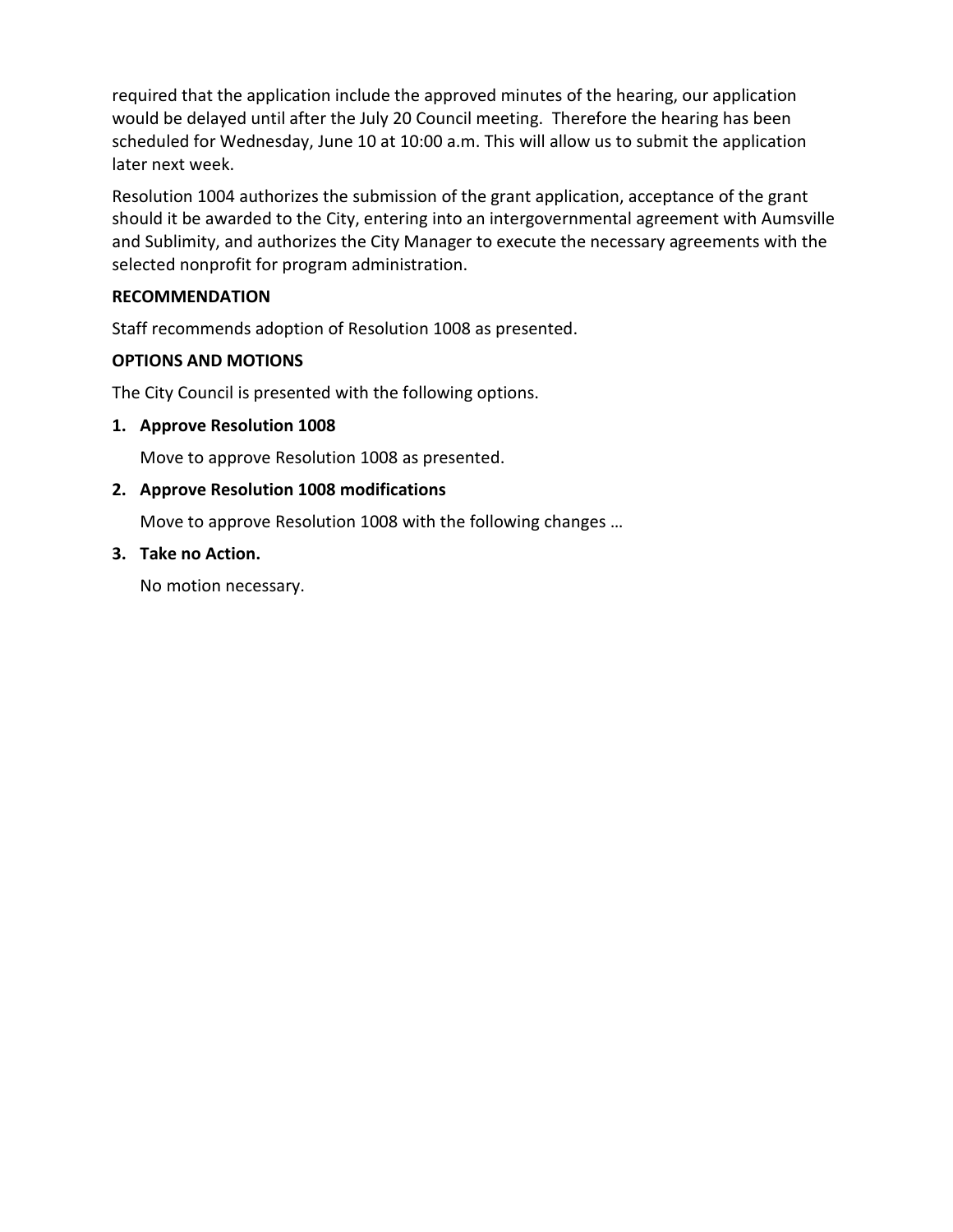#### **RESOLUTION NO. 1008**

## **A RESOLUTION AUTHORIZING THE SUBMISSION OF AN APPLICATION FOR A COMMUNITY DEVELOPMENT BLOCK GRANT FROM THE INFRASTRUCTURE FINANCE ATHORITY AND AUTHORIZING INTERGOVERNMENTAL AND SUB-GRANTEE AGREEMENTS**

WHEREAS, the worldwide spread of SARS Coronavirus-2 and the resultant pandemic of COVID-19 has resulted in declarations of emergencies by the federal, state and local government and significant economic disruption from the stay at home orders;

WHEREAS, small businesses and micro-enterprises within the Cities of Stayton, Sublimity, and Aumsville have been adversely affected by closure orders and other requirements necessary to preserve public health and safety;

WHEREAS, the State of Oregon Department of Business Development, Infrastructure Finance Authority has recently changed the Method of Distribution for the Community Development Block Grant program to provide for a new grant program to provide financial assistance to small businesses and micro-enterprises that have been adversely impacted from the virus-related economic disruptions;

WHEREAS, the State of Oregon Department of Business Development, Infrastructure Finance Authority requires new applications for Community Development Block Grant 2020 Emergency Small Business and Micro-Enterprise Assistance Grants to come from a partnership of at least two municipalities;

WHEREAS, the City of Stayton has proposed to the City of Aumsville, and the City of Sublimity to submit an application for a 2020 Emergency Small Business and Micro-Enterprise Assistance Grant from the Infrastructure Finance Authority;

WHEREAS, the State of Oregon Department of Business Development, Infrastructure Finance Authority requires recipients of Community Development Block Grant 2020 Emergency Small Business and Micro-Enterprise Assistance Grants to enter into agreements with qualified non-profit organizations as sub-grantees to administer the business assistance program;

#### NOW THEREFORE, BE IT RESOLVED that;

- Section 1. The City Council does hereby authorize the submission of an application for \$150,000 for a 2020 Emergency Small Business and Micro-Enterprise Assistance Grant from the Infrastructure Finance Authority and does authorize the City Manager to execute the grant contract, should the City's application be awarded.
- Section 2. The City Council does hereby authorize the execution of an intergovernmental agreement between the Cities of Stayton, Aumsville, and Sublimity for the submittal of the application and the administration of the grant.